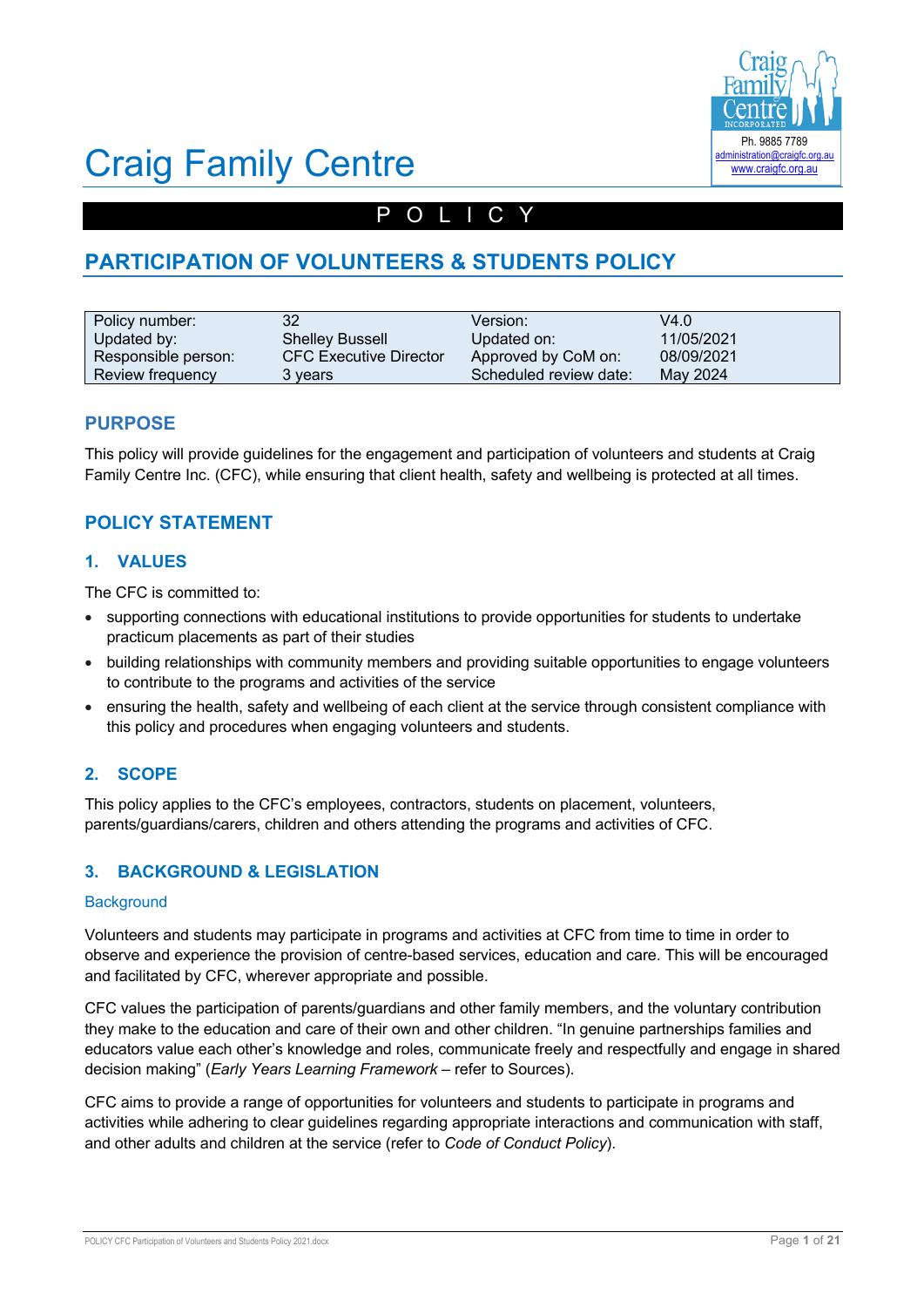The role that volunteers play in education and care services varies and can include working with groups of children, preparing materials or food, assisting with administrative tasks or working one-on-one with individual children. The service is responsible for ensuring that volunteers are suitable to work with children, and that children's health, safety and wellbeing is protected at all times.

Volunteers should only be engaged to complement, not replace, the work of paid staff. Accordingly, services should not engage volunteers to fill the place of an employee who is ill or on leave, or to fill a vacant budgeted position.

Volunteers must **not** be asked to perform tasks:

- that they are untrained, unqualified or too inexperienced to undertake
- that put the children or themselves in a vulnerable or potentially unsafe situation
- where there is a conflict of interest.

Prior to participation at the service, a volunteer or student (aged 18 years or over) must be in possession of a Working with Children (WWC) Clearance (refer to *Definitions*).

Parents/guardians whose children usually attend the service are exempt from needing a WWC Check (refer to *Definitions*). However, a service may decide, as a demonstration of duty of care, that all parents/guardians who volunteer at the service are required to undergo a WWC Check (refer to *Definitions*).

In line with Child Safe Standard 4 and the *Child Safe Environment Policy*, prior to engaging a volunteer or student an assessment should be undertaken of the nature of the responsibility to determine whether a position description is required, and based on that whether an interview and referee checks are required.

Volunteers and students can expect:

- a safe and well-managed workplace
- meaningful work experience with appropriate direction, supervision and training
- recognition for their contribution.

CFC is responsible for ensuring that volunteers are suitable to work at the service.

Volunteers should only be engaged to complement, not replace, the work of paid staff. Accordingly, services should not engage volunteers to fill the place of an employee who is ill or on leave, or to fill a vacant budgeted position.

### Legislation & standards

Relevant legislation and standards include but are not limited to:

- Child Safe Standards
- *Education and Care Services National Law Act 2010*
- *Education and Care Services National Regulations 2011*
- *Equal Opportunity Act 2010* (Vic)
- *Fair Work Act 2009* (Cth)
- *National Quality Standard*, Quality Area 4: Staffing Arrangements
- *Occupational Health and Safety Act 2004* (Vic)
- *Worker Screening Act 2020*
- *Worker Screening Regulations 2021 (Vic)*

## **4. DEFINITIONS**

The terms defined in this section relate specifically to this policy.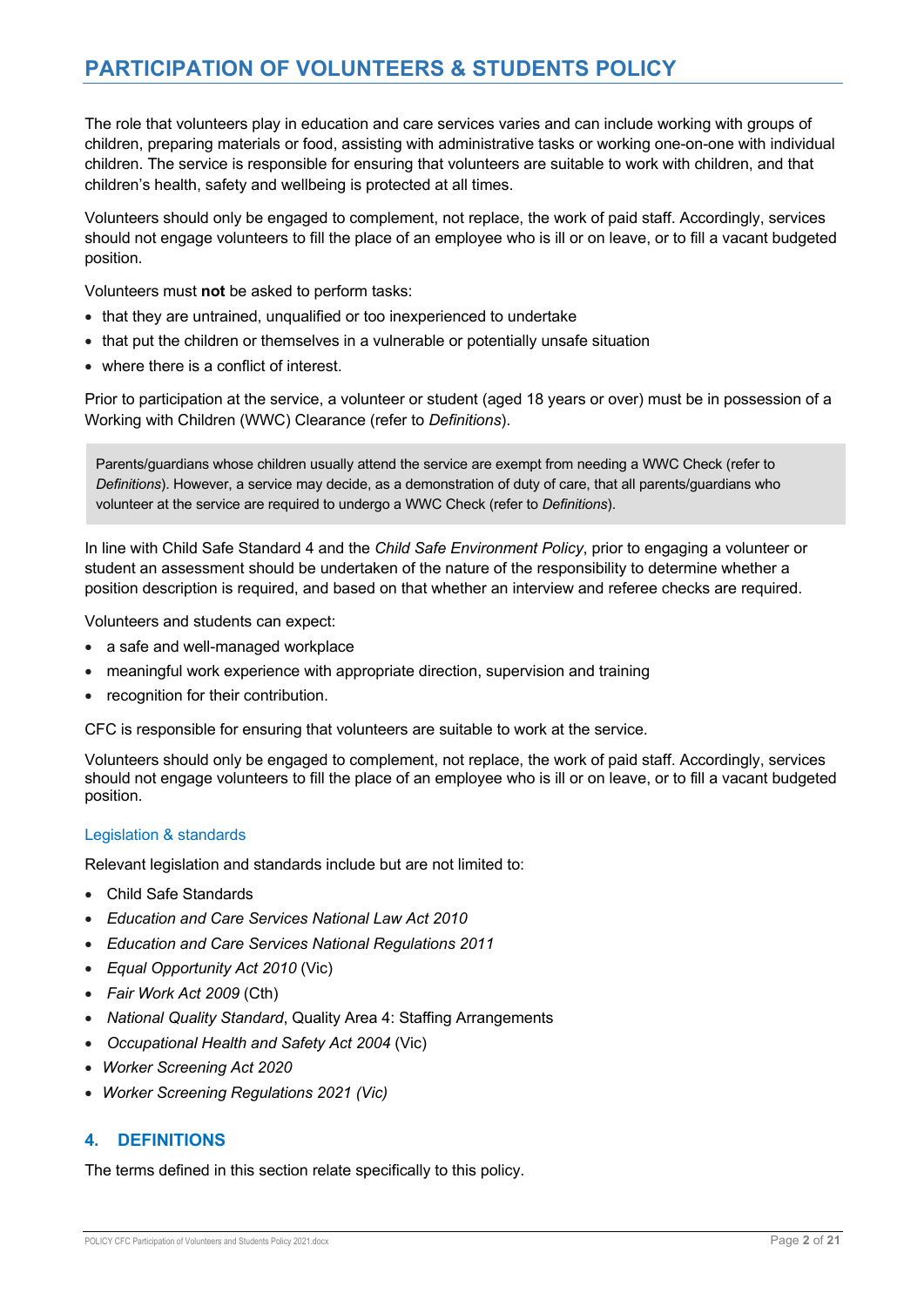**Child-related work**: In relation to the WWC Check (refer to Definitions), child-related work includes work with children which may involve physical contact, face-to-face contact, oral, written or electronic communication.

**Conflict of interest:** (In relation to this policy) refers to an interest that may affect, or may appear reasonably likely to affect, the judgement or conduct of the volunteer, or may impair their independence or loyalty to the service. A conflict of interest can arise from avoiding personal losses as well as gaining personal advantage, whether financial or otherwise, and may not only involve the volunteer, but also their relatives, friends or business associates.

**Staff record:** A record which the Approved Provider of a centre-based service must keep containing information about the Nominated Supervisor, the Educational Leader, staff, volunteers, students and the Responsible Person at a service (Regulations 146–149). A sample staff record is available on the ACECQA website: http://www.acecqa.gov.au/

**Student:** A person undertaking a practicum placement as part of a recognised early childhood qualification. This student will be supported by an educational institution in the completion of their placement.

**Volunteer:** A person who willingly undertakes defined activities to support the education and care programs at a service in an unpaid or honorary capacity. These activities may include child-related work (refer to *Definitions)*, administrative tasks, or preparing materials or food.

**Working with Children (WWC) Check:** The clearance is a legal requirement under the Worker Screening Act 2020 for those undertaking paid or voluntary child-related work in Victoria. The Department of Justice assesses a person's suitability to work with children by examining relevant serious sexual, physical and drug offences in a person's national criminal history and, where appropriate, their professional history.

**Working with Children (WWC) Clearance:** A WWC Clearance is granted to a person under Worker Screening legislation if:

- they have been assessed as suitable to work with children
- there has been no information that, if the person worked with children, they would pose a risk to those children

they are not prohibited from attempting to obtain, undertake or remain in child-related employment

## **5. SOURCES & RELATED POLICIES**

#### Sources

- Australian Children's Education and Care Quality Authority (ACECQA): www.acecqa.gov.au
- *The Early Years Learning Framework for Australia: Belonging, Being, Becoming*: www.acecqa.gov.au
- A Guide for Creating a Child Safe Organisation (The Commission for Children and Young People) www.ccyp.vic.gov.au
- Working with Children Check unit, Department of Justice & Regulation provides details of how to obtain a WWC Check: www.workingwithchildren.vic.gov.au

### Related CFC Policies

- *Child Safe Environment Policy*
- *Code of Conduct Policy*
- *Complaints and Grievances Policy*
- *Delivery and Collection of Children Policy*
- *Determining Responsible Person Policy*
- *Inclusion and Equity Policy*
- *Interactions with Children Policy*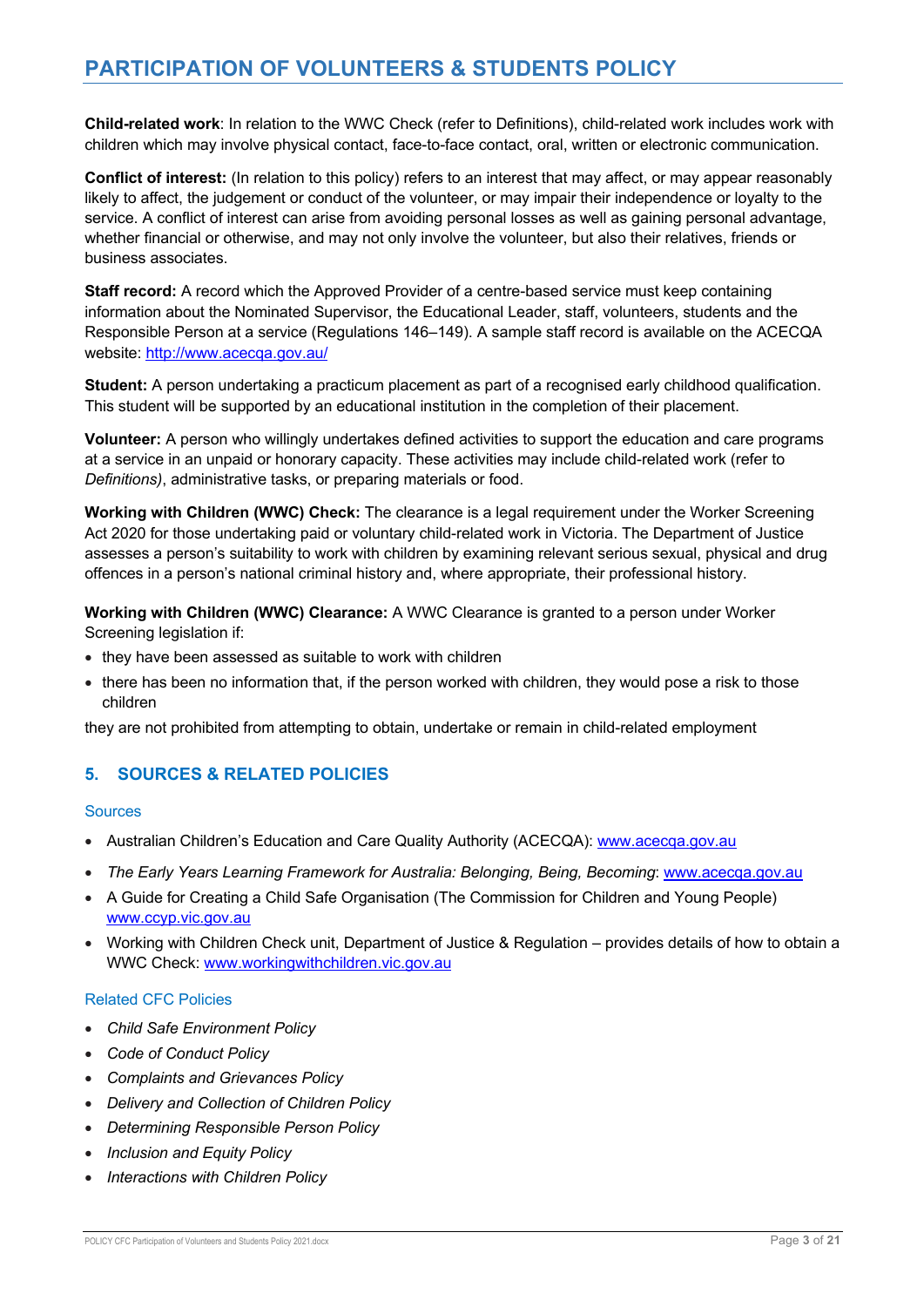- *Occupational Health and Safety Policy*
- *Privacy and Confidentiality Policy*
- *Staffing Policy*
- *Supervision of Children Policy*

# **PROCEDURES - RESPONSIBILITIES**

The approved provider and persons with management or control are responsible for:

- developing guidelines for accepting applications from volunteers and students to work at the service in consultation with the Nominated Supervisor and educators and which are aligned with the *Child Safe Environment Policy*
- accepting or rejecting a potential volunteer or student based on the circumstances of the service at the time, in consultation with the Nominated Supervisor
- ensuring that children being educated and cared for by the service are adequately supervised, and the legislated educator-to-child ratios are complied with at all times (Regulations 123, 355, 360) (refer to *Supervision of Children Policy*)
- checking the status of the Working with Children (WWC) Clearance of volunteers and students where required, and ensuring that the details are recorded in the service register
- ensuring that the staff record contains the name, address and date of birth of volunteers and students attending the service (Regulations 145, 149(1))
- keeping a record for each day on which each student or volunteer participates with the date and the hours of participation (Regulation 149(2))
- ensuring that volunteers, students and parents/guardians are adequately supervised at all times, and that the health, safety and wellbeing of children at the service is protected
- ensuring that volunteers, students and parents/guardians are not left with sole supervision of individual children or groups of children
- ensuring that the nominated supervisor, educators and other staff, volunteers and students on placement at the service are not affected by alcohol or drugs (including prescription medication) that would impair their capacity to supervise or provide education and care to children (Regulation 83)
- ensuring that parents/guardians of a child attending the service can enter the service premises at any time that the child is being educated and cared for, except where this may pose a risk to the safety of children or staff, or conflict with any duty of the approved provider, nominated supervisor or educators under the law (Regulation 157)
- developing a range of strategies to enable and encourage the participation and involvement of parents/guardians at the service
- providing volunteers, students and parents/guardians with access to all service policies and procedures, and a copy of the *Education and Care Services National Regulations 2011*
- ensuring that volunteers, students and parents/guardians comply with the National Regulations and all service policies and procedures, including the *Code of Conduct Policy*, while attending the service
- developing an induction checklist for volunteers and students attending the service (refer to Attachment 1) in consultation with the Nominated Supervisor and educators.

## The nominated supervisor and persons in day to day charge are responsible for:

- assisting the approved provider to develop guidelines for applications from volunteers and students to work at the service and which are aligned with the *Child Safe Environment Policy*
- assisting the approved provider with decisions in relation to accepting/rejecting a potential volunteer or student based on the circumstances of the service at the time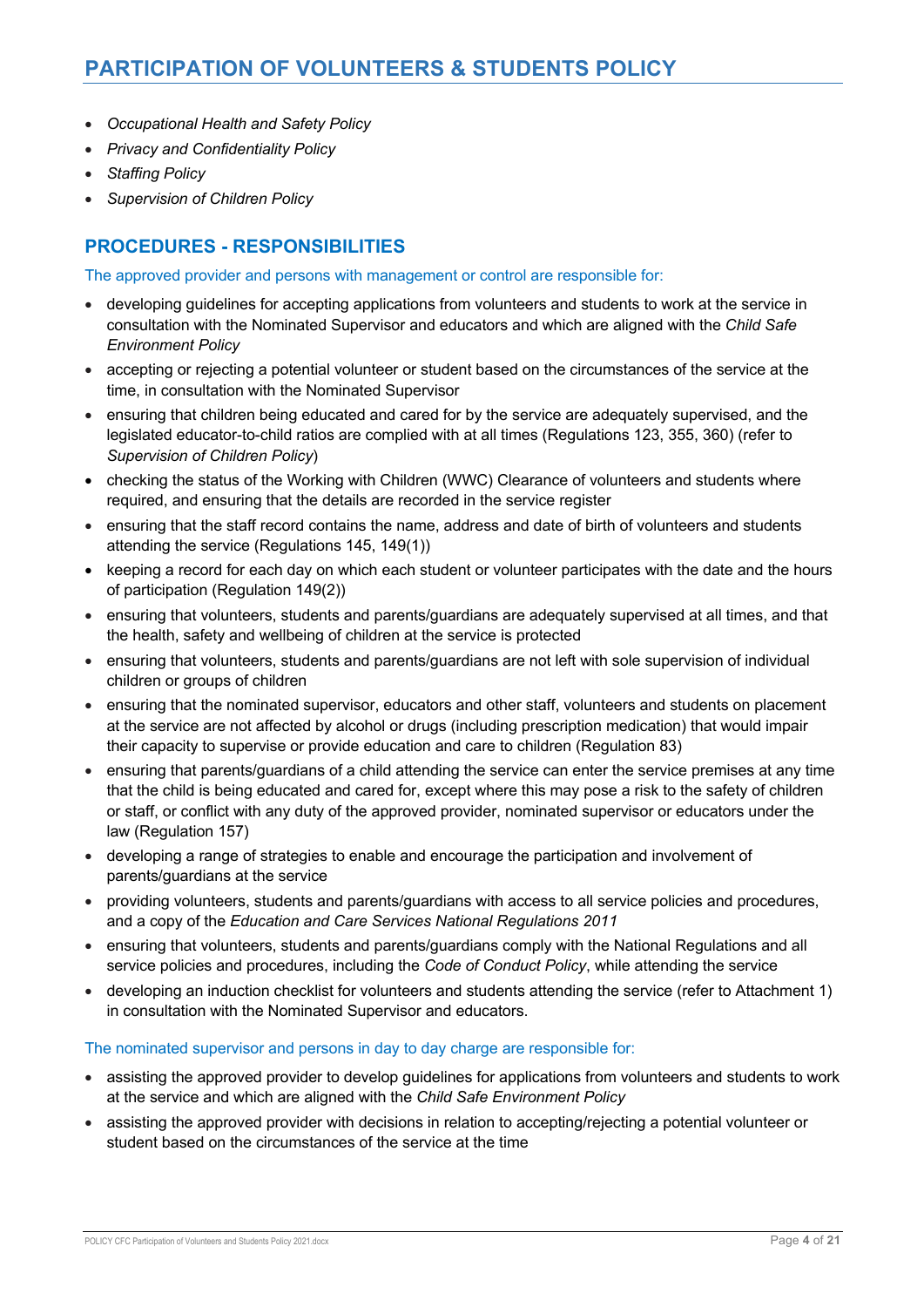- ensuring that children being educated and cared for by the service are adequately supervised, and the legislated educator-to-child ratios are complied with at all times (Regulations 123, 355, 360) (refer to *Supervision of Children Policy*)
- ensuring that, where required, that volunteers/students only commence at the service with a Working with Children's Clearance, and that details are included on the staff record
- ensuring that volunteers, students and parents/guardians are adequately supervised at all times when participating at the service, and that the health, safety and wellbeing of children at the service is protected
- ensuring that volunteers, students and parents/guardians are not left with sole supervision of individual children or groups of children
- ensuring that parents/guardians of a child attending the service can enter the service premises at any time that the child is being educated and cared for, except where this may pose a risk to the safety of children or staff, or conflict with any duty of the approved provider, nominated supervisor or educators under the law (Regulation 157)
- ensuring strategies are in place to enable and encourage the participation and involvement of parents/guardians at the service
- providing volunteers, students and parents/guardians with access to all service policies and procedures, and a copy of the *Education and Care Services National Regulations 2011*
- ensuring that volunteers, students and parents/guardians comply with the National Regulations and all service policies and procedures, including the *Code of Conduct Policy*, while attending the service
- assisting the approved provider to develop an induction checklist for volunteers and students at the service (refer to Attachment 1)
- ensuring that volunteers and students have completed the induction checklist (refer to Attachment 1) and have been provided with a copy of the staff handbook, if applicable.

### Early childhood teachers, educators and all other staff are responsible for:

- assisting the approved provider and nominated supervisor to develop guidelines for applications from volunteers and students to participate at the service and are aligned with the *Child Safe Environment Policy*
- ensuring that children being educated and cared for by the service are adequately supervised, and the legislated educator-to-child ratios are complied with at all times (refer to *Supervision of Children Policy*)
- providing volunteers, students and parents/guardians with access to all service policies and procedures, and a copy of the *Education and Care Services National Regulations 2011*
- ensuring that volunteers, students and parents/guardians comply with the National Regulations and all service policies and procedures, including the *Code of Conduct Policy*, while attending the service
- ensuring that volunteers, students and parents/guardians are adequately supervised at all times, and that the safety, health and wellbeing of children at the service is protected
- ensuring that volunteers, students and parents/guardians are not left with sole supervision of individual children or groups of children
- enabling parents/guardians of children attending the service access the service premises at any time the child is being educated and cared for except where this poses a risk to the safety of children and/or staff
- encouraging the participation and involvement of parents/guardians at the service
- assisting the approved provider and nominated supervisor to develop an induction checklist for volunteers and students at the service (refer to Attachment 1)
- assisting volunteers and students to understand the requirements of this policy and the expectations of the service.

### Volunteers and students, while at the service, are responsible for:

• ensuring they have provided all details required to complete the staff record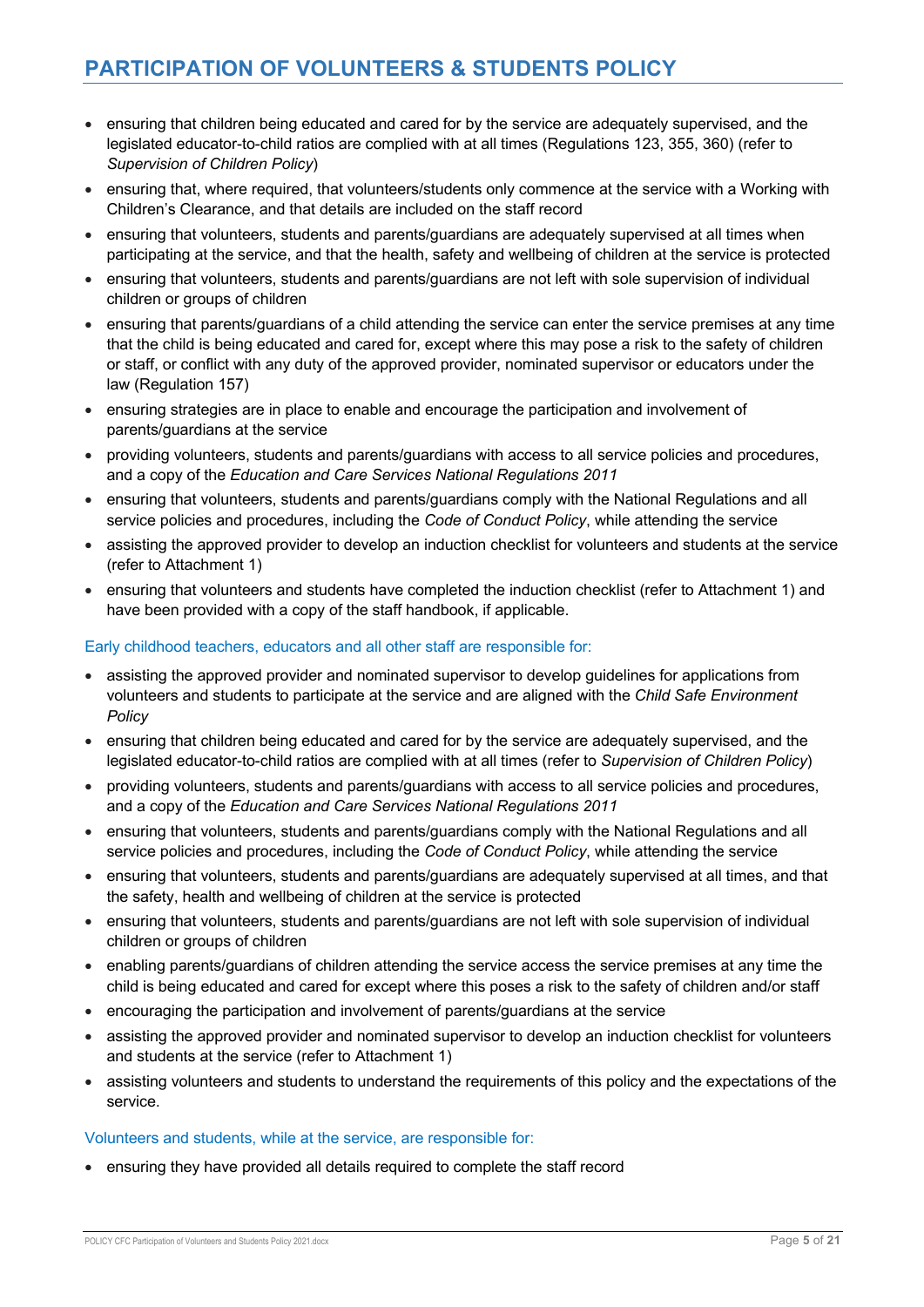- undertaking a WWC Check
- understanding and acknowledging the requirement for confidentiality of all information relating to educators and families within the service (refer to *Privacy and Confidentiality Policy*)
- complying with the requirements of the *Education and Care Services National Regulations 2011* and with all service policies and procedures, including the *Code of Conduct Policy*, while at the service
- undertaking the induction process and completing the induction checklist (refer to Attachment 1) prior to commencement at the service
- following the directions of staff at the service at all times to ensure that the health, safety and wellbeing of children is protected.

### Parents/guardians are responsible for:

- providing information for the staff record as required
- complying with the requirements of the *Education and Care Services National Regulations 2011* and with all service policies and procedures, including the *Code of Conduct Policy* and *Privacy and Confidentiality Policy* while attending the service
- following the directions of staff at the service at all times to ensure that the health, safety and wellbeing of children is protected.

# **PROCEDURES – PRINCIPLES & PROTOCOLS**

### 1. VOLUNTEER ENGAGEMENT

### Principles of volunteering

- The work of volunteers at CFC is governed by the following principles:
	- Volunteering benefits the community and the volunteer;
	- Volunteer work is unpaid;
	- Volunteering is always a matter of choice;
	- Volunteering is not compulsorily undertaken to receive pensions or government allowances;
	- Volunteering is a legitimate way in which citizens can participate in the activities of their community;
	- Volunteering is a vehicle for individuals or groups to address human, environmental and social needs;
	- Volunteering is an activity performed in the not for profit sector only;
	- Volunteering is not a substitute for paid work;
	- Volunteers do not replace paid workers nor constitute a threat to the job security of paid workers;
	- Volunteering respects the rights, dignity and culture of others; and
	- Volunteering promotes human rights and equality.

### Volunteer rights and responsibilities

- Volunteers, unlike paid staff, are not covered by awards or workplace agreements. However, volunteer do have rights (some of which are enshrined in legislation).
- CFC's engagement of volunteers is consistent with the *Volunteering Victoria* volunteer rights and responsibilities.
- CFC volunteers have the right to:
	- A healthy and safe environment;
	- Initial and ongoing support and training:
	- Information about the organisation, including policies and procedures;
	- A volunteer position description which outlines the tasks that you will be expected to perform and the agreed working hours;
	- Information necessary for the effective performance of the role;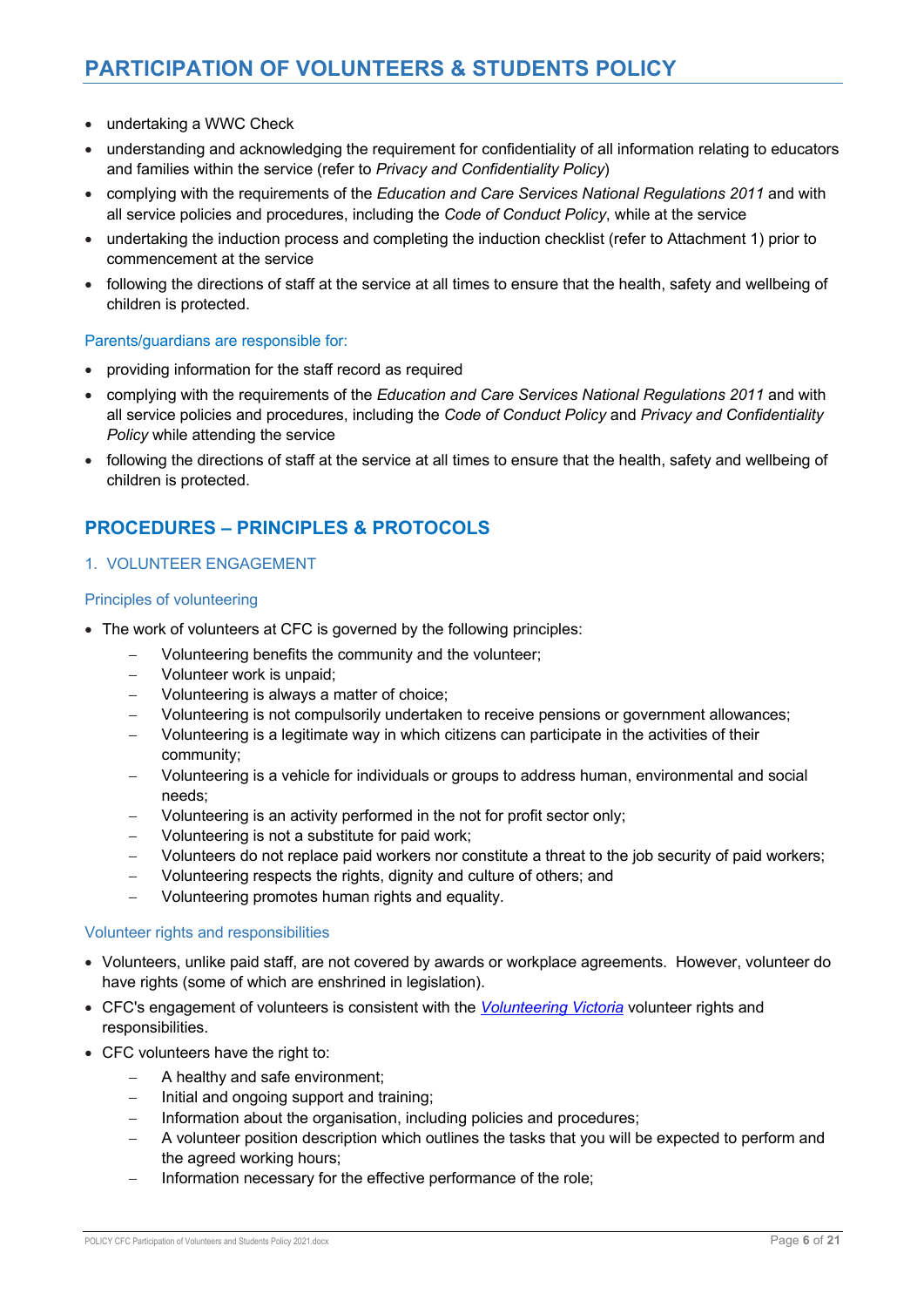- Be provided with sufficient training, support and supervision;
- Clear communication and constructive feedback regarding the role;
- Be reimbursed for necessary out of pocket expenses;
- Be protected by appropriate insurance:
- Have their personal information dealt with in a confidential manner;
- Take holidays;
- Say 'no' if they are uncomfortable or feel they are being exploited;
- Be informed and consulted on matters which affect them and their work.
- All CFC volunteers are expected to:
	- Be punctual and reliable
	- Respect confidentiality
	- Carry out the duties listed in the volunteer position description
	- Sign in and out so there is a record of the date and hours of participation
	- Be accountable
	- Give notice if your availability changes or you are leaving the organisation
	- Report any injuries or hazards that you notice in the workplace
	- Adhere to the organisation's policies and procedures
	- Deal with complaints in the appropriate manner
	- Undertake training as requested
	- Ask for support when needed
	- Support other team members.

#### Distinction between paid and volunteer work

- CFC recognises the distinction between paid and volunteer staff.
- Volunteer roles will not undermine or replace paid roles but are complementary and supportive of paid roles.
- Volunteers are obliged to comply with lawful employee directives but have greater options for refusal of duties, absences and leaving the service.
- Volunteer involvement is encouraged, and paid staff will recognise the contribution volunteers make to the running of program, in an appropriate and timely manner.
- As a volunteer you should not be:
	- Filling a position previously held by a paid worker;
	- Doing the work of paid staff during an industrial dispute:
	- Treated in a manner that is discriminatory.

#### Volunteer recruitment

- The CFC Executive Director, in consultation with staff, will ascertain the service's volunteer needs and capacity.
- Volunteer recruitment will occur to designated volunteer roles only and will be provided with a clear position description (refer to Attachment 1)
- Available volunteer positions will be advertised at the Craig Family Centre and through other appropriate volunteer recruitment sources e.g. volunteer resource centre, GoVolunteer website.
- Volunteer roles are offered on an equal opportunity bases and volunteers are recruited without discrimination on the basis of race, ethnicity, age, sex, marital status, pregnancy, disability, sexual orientation, transgender identity, carer status and/or religious/political affiliation.
- Volunteer selection will include the ability of the volunteer to pass safety screening requirements.

#### Volunteer safety screening

• At the initial contact from a potential volunteer, a CFC staff member will inform them of the volunteer recruitment and selection process. If possible, by asking some of the questions on the volunteer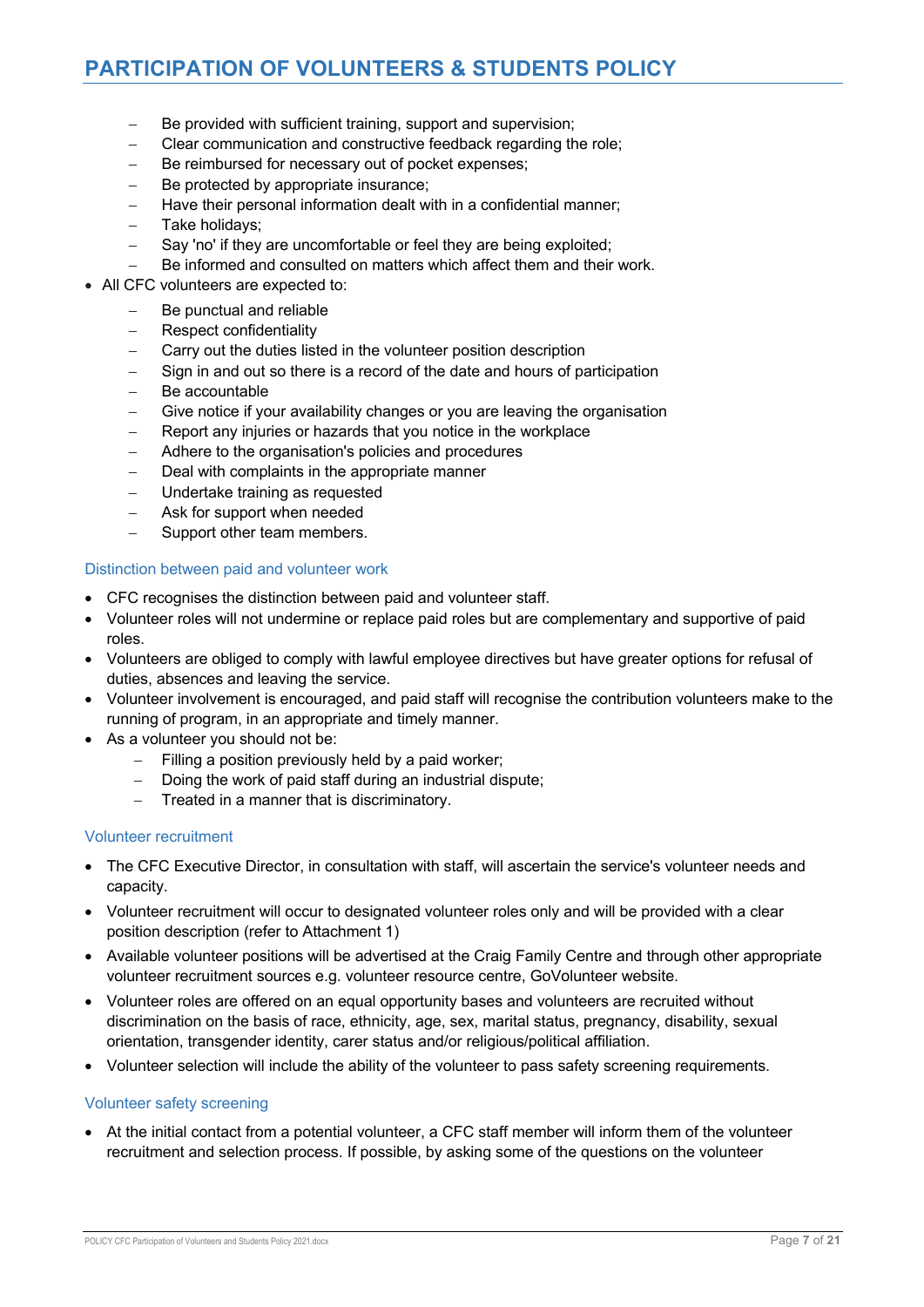application form (refer to Attachment 2), the staff member can conduct an initial screening to determine what roles would be the best match for the volunteer and CFC.

- If at this initial stage it is determined that there are suitable positions for the potential volunteer, they will be provided with a copy of relevant volunteer position descriptions, a privacy notice and invited to complete a volunteer application form.
- If the potential volunteer wishes to complete a volunteer application, the staff member will provide an application form and a volunteer handbook. The staff member should explain that completing the form does not confer automatic acceptance into the CFC volunteer program.
- After returning a completed volunteer application, potential volunteers should be interviewed (either in a group or individually) to ascertain:
	- their suitability for, and interest in, the role for which they are applying;
	- if the potential volunteer has any questions about volunteering at CFC; and
	- to assess whether the potential volunteer's goals are compatible with CFC's.
- Potential volunteers are required to satisfactorily complete pre-screening requirements by providing CFC with:
	- confirmation of identity (an original birth certificate or extract, a driver's licence or a passport)
	- a police records check (to be renewed every three years)
	- evidence of WWC check
	- contact details of two referees (who are not family members and are willing to act as referees)
	- a signed copy of the *Professional Standards Code of Conduct* (refer to *Code of Conduct Policy*) and the *Child Safe Code of Conduct* (refer to *Child Safe Policy*) that are included in the volunteer handbook
	- an international police check for potential volunteers who have resided in an overseas country for 12 months or more in the last ten years
	- an email of their current visa details directly from the VEVO Enquiry Form (Department of Immigration and Border Protection), if they are in Australia on visa
	- verification of qualifications, were applicable.
- The employee managing the volunteer application process will file all relevant volunteer application documentation including a copy of the identity document, WWC check, visa details, signed codes of conduct and qualifications (where applicable). Police check details will be documented e.g. date resolved and the check number, but no copy will be retained.
- Where there are disclosable outcomes on a police record, CFC may need to consult with relevant funding government bodies if they wish to proceed with the volunteer placement.
- Selection of volunteers will include the ability of the volunteer to pass pre-screening requirements, willingness to commit to a minimum of three-month regular volunteer service (following a three-session trial).
- If at any stage the volunteer is determined to be unsuitable, they will be notified in writing of CFC decision to not proceed with the volunteer application.
- CFC will contact the successful volunteer applicant and organise a time for them to attend induction.

### Volunteer induction and trial period

- Volunteers are required to attend an induction presentation prior to commencement of their role
- An induction check list (see attachment 3) is to be completed by all volunteers (with support from their supervisor) prior to commencing at CFC.
- Completed checklists are to be returned to the supervisor to be retained in the volunteer's confidential staff file.
- Volunteers are provided a three-session trial prior to confirmation of the volunteer placement.
- Following the three-session trial, the volunteer will meet with their supervisor to discuss the experience and provide feedback.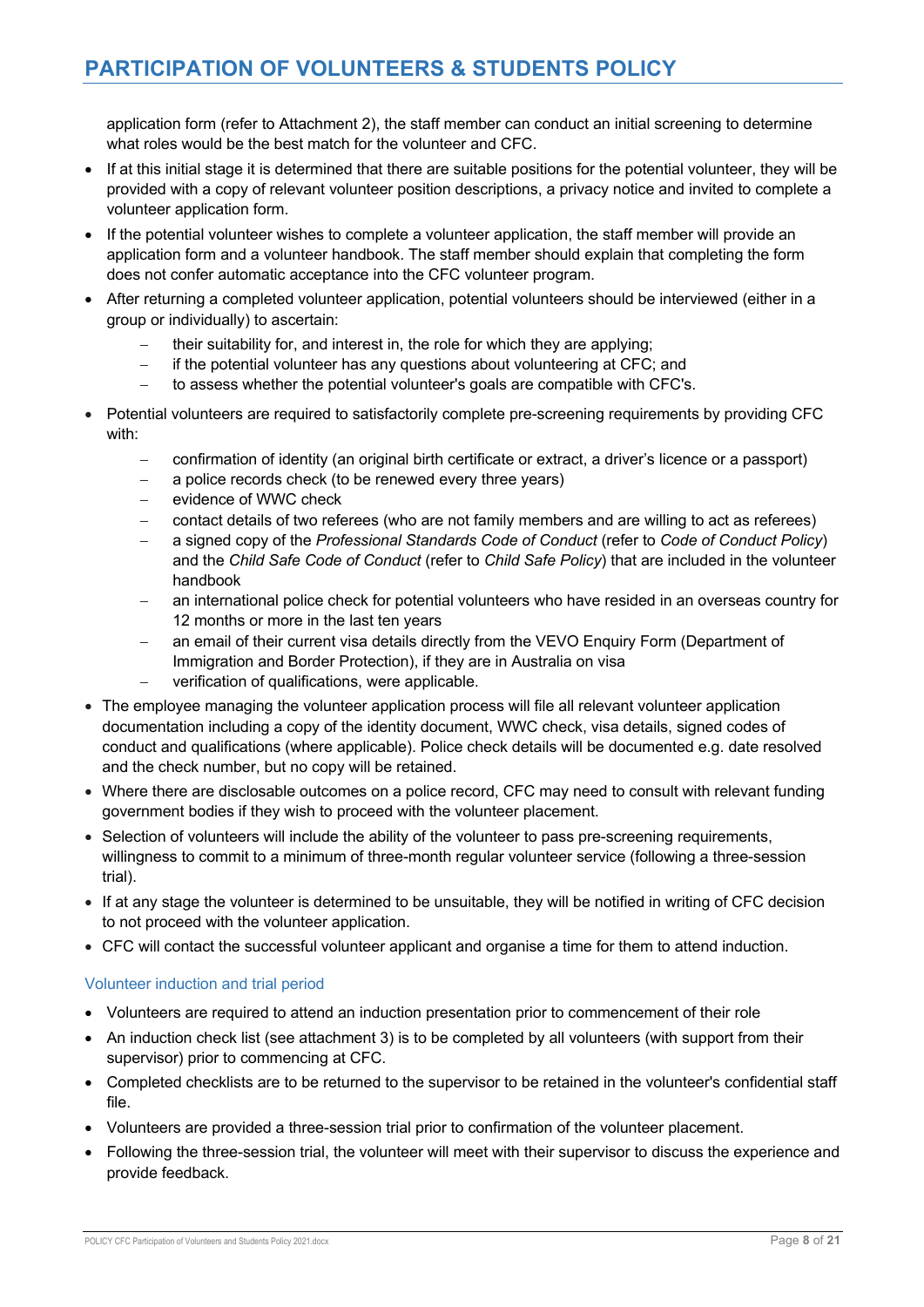# **PARTICIPATION OF VOLUNTEERS & STUDENTS POLICY**

- If during the trial period, the volunteer's performance level does not meet required standards or the volunteer requires too much support to achieve standards, CFC reserves the right not to confirm the placement.
- If the trial period was satisfactory for both the volunteer and CFC, the volunteer will be provided a letter confirming their engagement as a CFC volunteer.

#### Volunteer supervision

- All CFC volunteers will be allocated a supervisor.
- The volunteer's supervisor will ensure the volunteer has access to relevant facilities/equipment, policies, a copy of the *Education and Care Services National Regulations* and an appropriate safe work environment.
- CFC volunteers will be adequately supervised at all times, to ensure:
	- CFC policies and procedures are being adhered to;
	- the health, safety and wellbeing of children at CFC is protected
	- volunteers are not left with sole supervision of individual children or groups of children.

#### Volunteer recognition

- CFC values the contribution of volunteers and recognises the valuable work of volunteers. Forms of recognition may include:
	- Informal recognition e.g. regular positive feedback;
	- Formal recognition e.g. celebration of National Volunteer Week/International Volunteer Day, volunteer certificates.

#### Reimbursement

• Volunteers will be reimbursed for pre-authorised expenses; on the condition a receipt is provided. A volunteer's transport expenses are not normally reimbursed.

#### Volunteer insurance

- Volunteers are covered by a limited personal accident and public liability insurance policy through the Victorian Managed Insurance Authority (VMIA).
- Volunteers are covered for personal injury whilst performing their designated volunteer role and whilst engaged in necessary direct travel to and from such authorised activity.
- CFC's volunteer insurance does not provide coverage for volunteer cars nor does CFC accept any liability arising from vehicular accidents. Traffic offences incurred by volunteers will be the responsibility of the volunteer (including any demerit points imposed).

### 2. STUDENT PLACEMENTS

- All enquiries regarding CFC's capacity to provide student placements will be directed to the CFC Executive Director.
- CFC will accept expressions of interest for placement from education providers and students directly.
- When a student or educational institution approaches CFC to provide student placement/s, the CFC Executive Director will request placement documentation (including written evidence the education provider has appropriate and current insurance for the student on placement) in order to review the requirements.
- The CFC Executive Director will clarify the education providers expectations of CFC.
- The CFC Executive Director will determine CFC's capacity to provide student placement and the suitability of the arrangement.
- Where student placement/s can be accommodated, the CFC Executive Director will: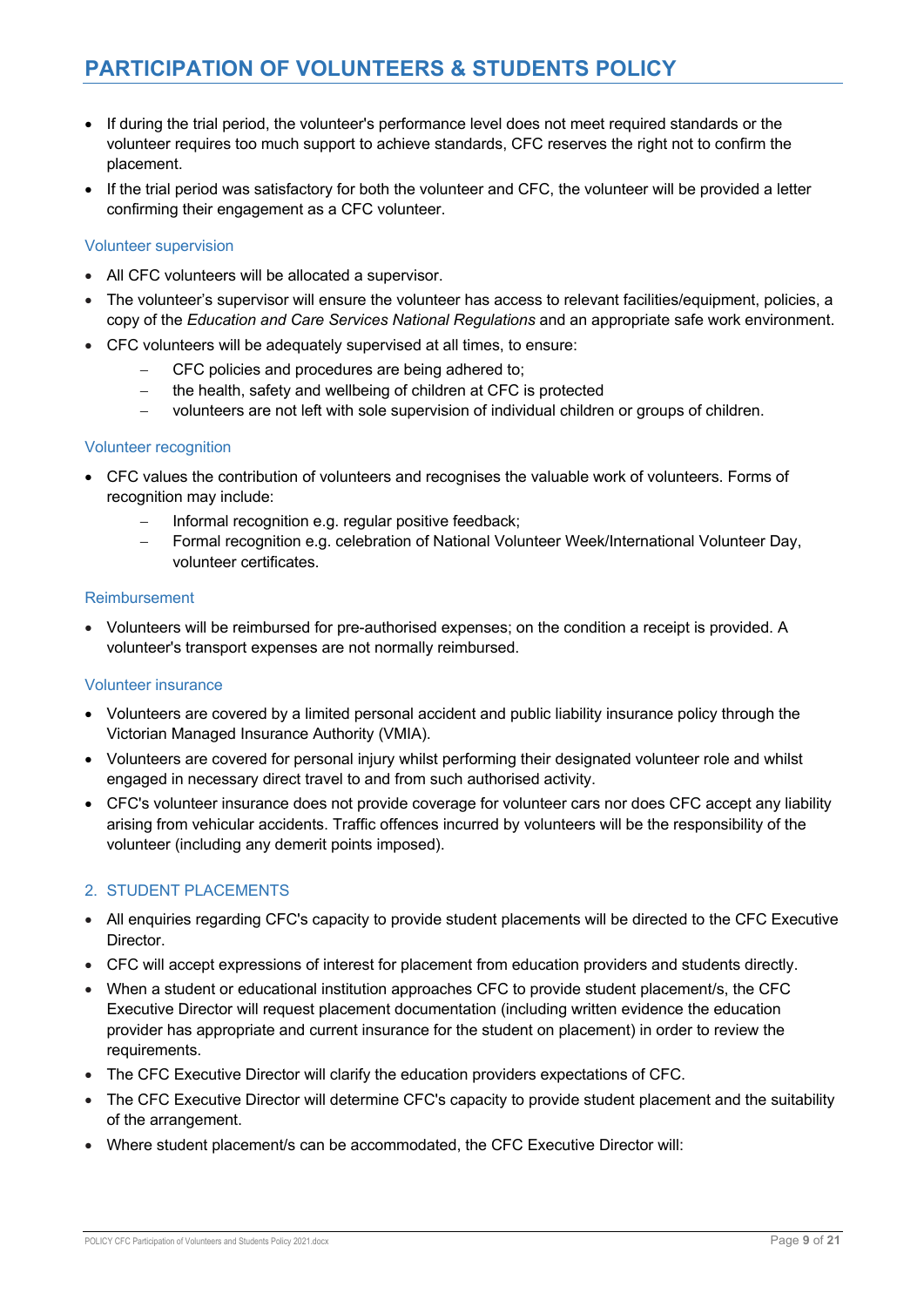- retain and file all student placement documents (including written evidence the education provider has appropriate and current insurance for the student).
- act as, or allocate an appropriate employee as, the student's placement educator.
- ensure students are involved in activities that align with their learning goals.
- ensure the placement educator is suitably resourced to allocate enough time to core duties as well as placement coordination responsibilities.
- All students on placement must sign and adhere to the *Professional Standards Code of Conduct* (refer to *Code of Conduct Policy*).and the *Child Safe Code of Conduct* (refer to *Child Safe Policy*).
- There is no remuneration for students on placement.

#### Student requirements

- Potential placement students are required to provide CFC with:
	- their full name, address and date of birth;
	- evidence of a WWC check and police record check;
	- immunisation status details, where applicable;
	- contact details for the education provider's liaison person;
	- contact details of two referees (who are not family members and are willing to act as referees); and
	- curriculum vitae.

#### International student status

- For international students or students who have resided in an overseas country for 12 months or more in the last ten years, an international police check is requested.
- Where a relevant student does not have an international police records check, they must complete a statutory declaration (refer to Attachment 4).

#### Placement educator's role

- The placement educators' roles in the day-to-day management of a student includes:
	- contributing to the learning agreement for each student.
	- orientation, including collaborating with the student to complete the induction checklist (refer to Attachment 3).
	- providing feedback to the student.
	- communicating relevant information to the student's education provider.
	- ensuring that children being educated and cared for by CFC are adequately supervised, and the legislated educator-to-child ratios are complied with at all times, if placement occurs in Children's Services (refer to *Supervision of Children Policy*).
	- ensuring students are not left with sole supervision of individual children or groups of children.
	- enabling student access to relevant clients, facilities/equipment, policies, a copy of the *Education and Care Services National Regulations* and an appropriate safe work environment.
	- ensure a log is maintained of the days and times the student attended CFC.
	- obtaining client consent, where applicable.

#### Student induction

- All students must complete induction at the beginning of their placement.
- The placement coordinator will ensure:
	- all relevant tasks are undertaken in accordance with the induction checklist (refer to Attachment 3).
	- students sign and adhere to the *Professional Standards Code of Conduct* and the *Child Safe Code of Conduct* (and a copy of each is provided to the student).
	- students are aware of and provided access all relevant policies and procedures.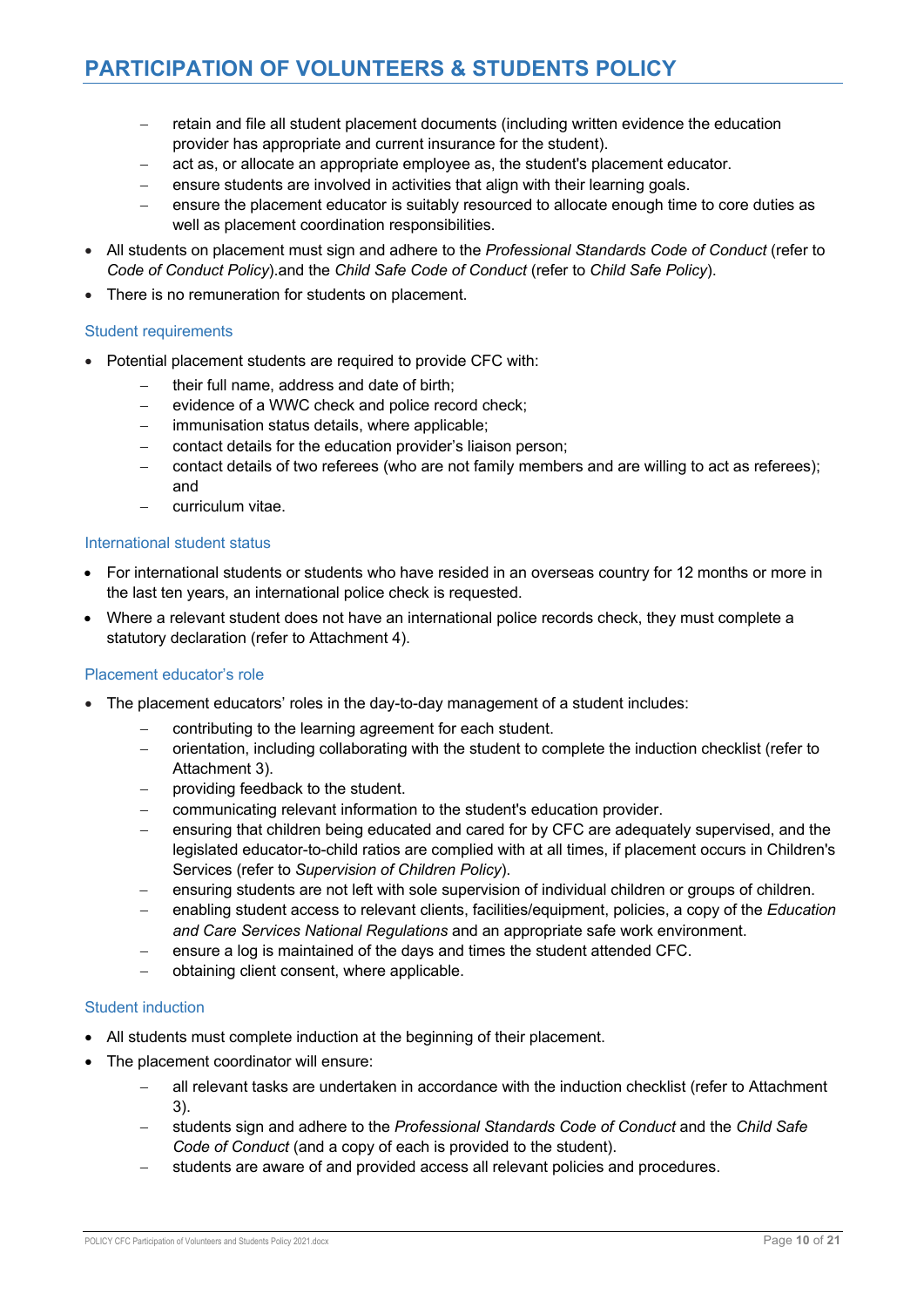- Ensure student understand the requirement to sign in and out so there is a record of the date and hours of participation

### Cancellation of Placement

- The student should inform the placement educator as soon as possible if there are changes to their placement or if they wish to cancel their placement.
- In the event that the student breaches the CFC codes of conduct or policies, the placement will be terminated
- If placement is cancelled by CFC, the placement educator will inform the student and student's education provider as soon as possible. A letter will be provided to inform of the reasons for cancellation.
- Documentation regarding cancellation of placement will be retained on file.
- 3. VOLUNTEER/STUDENT PLACEMENT COMPLAINTS
- Where volunteers/students have any concerns or feedback about their role, they should be raised with their supervisor/placement educator
- Any complaints will be managed in accordance with the *Complaints and Grievances Policy*.

# **EVALUATION**

In order to assess whether the values and purposes of the policy have been achieved, the CFC will:

- check staff records on a regular basis to ensure details of students, volunteers and where appropriate parents/guardians are maintained in line with all legislative requirements as outlined in the policy
- regularly seek feedback from everyone affected by the policy regarding its effectiveness
- monitor the implementation, compliance, complaints and incidents in relation to this policy
- keep the policy up to date with current legislation, research, policy and best practice
- revise the policy and procedures as part of the service's policy review cycle, or as required
- notify parents/guardians at least 14 days before making any changes to this policy or its procedures unless a lesser period is necessary because of a risk.

# **ATTACHMENTS**

- Attachment 1: Volunteer position description template
- Attachment 2: Volunteer application form
- Attachment 3: Sample induction checklist for volunteers/students
- Attachment 4: Statutory screening declaration student placement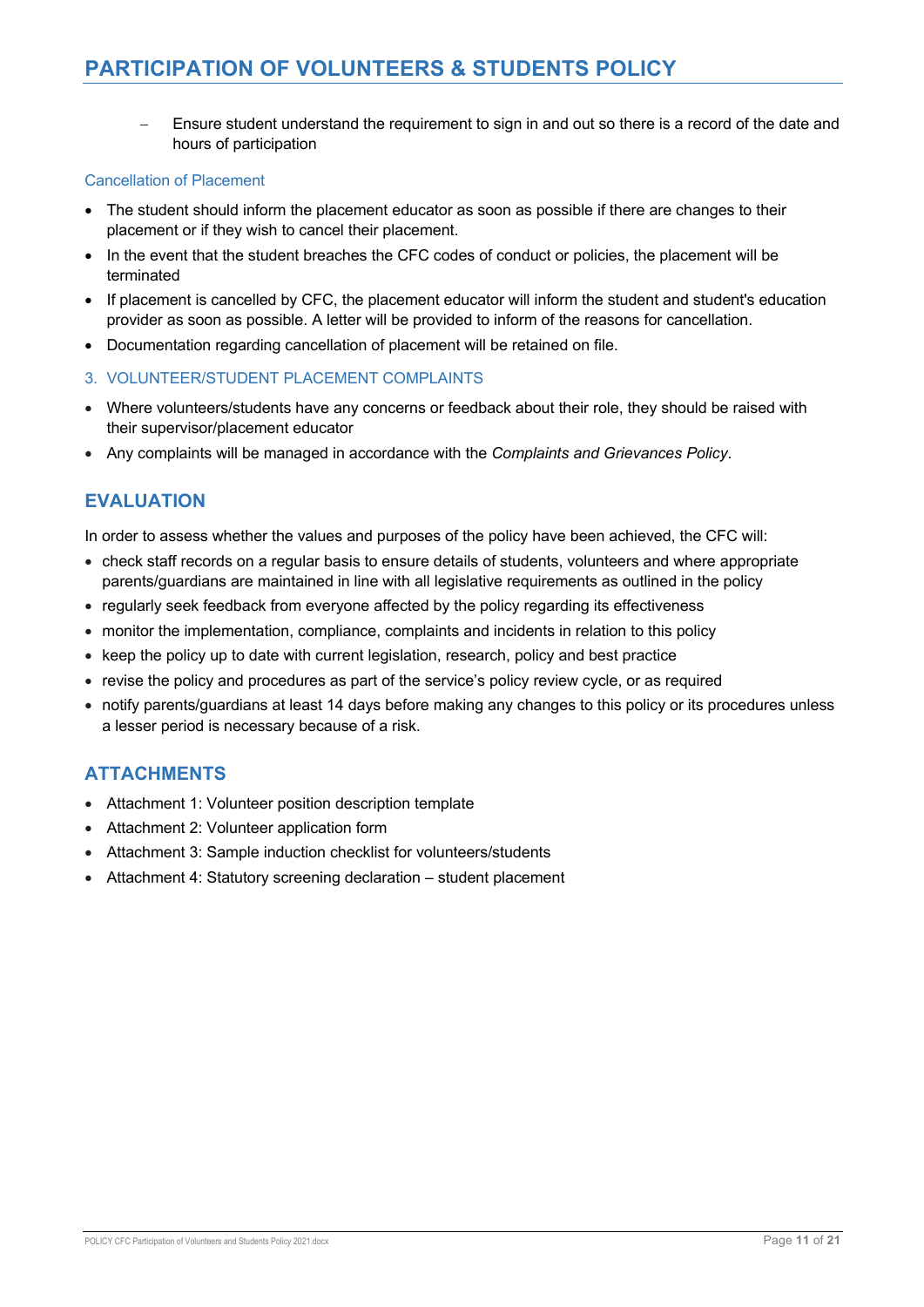

# VOL U NTEER RECORD

# **PARTICIPATION OF VOLUNTEERS & STUDENTS POLICY**

# **ATTACHMENT 1**

**Volunteer position description template**

# **Volunteer Position -**

| Project:           | [Type text]                            |
|--------------------|----------------------------------------|
| Organisation:      | <b>Craig Family Centre</b>             |
| Location:          | 7 Samarinda Avenue, Ashburton Vic 3147 |
| <b>Reports to:</b> | [Type text]                            |
| Hours:             | [Type text]                            |
| <b>Probation:</b>  | 3 sessions                             |

# **Organisation Summary**

The Craig Family Centre is a community-based organisation that provides services to support individuals and families within the local community. The Centre has a strong community development focus and encourages participation and involvement of the local community.

The Centre offers many programs including childcare, support programs, community development and leisure activities. The Centre has recently undergone redevelopment and is moving into a new phase in its operations. The redevelopment has improved facilities at the centre and provided additional facilities to expand children's services.

The Craig Family Centre is committed to working with and for the community. The Centre is involved in developing community programs, information sharing, mutual support, advocacy and community participation in local and social issues. Membership and access to services is open to people of all ages, abilities, backgrounds and cultural groups.

The Craig Family Centre is an incorporated association governed by a Committee of Management elected from the membership. The centre aims to achieve high professional standards and to deliver of safe, well planned and stimulating programs that respond positively to the individuals and families who use them.

Further information about the Craig Family Centre is available at www.craigfc.org.au.

# **Background – [Type text]Project**

[Type text]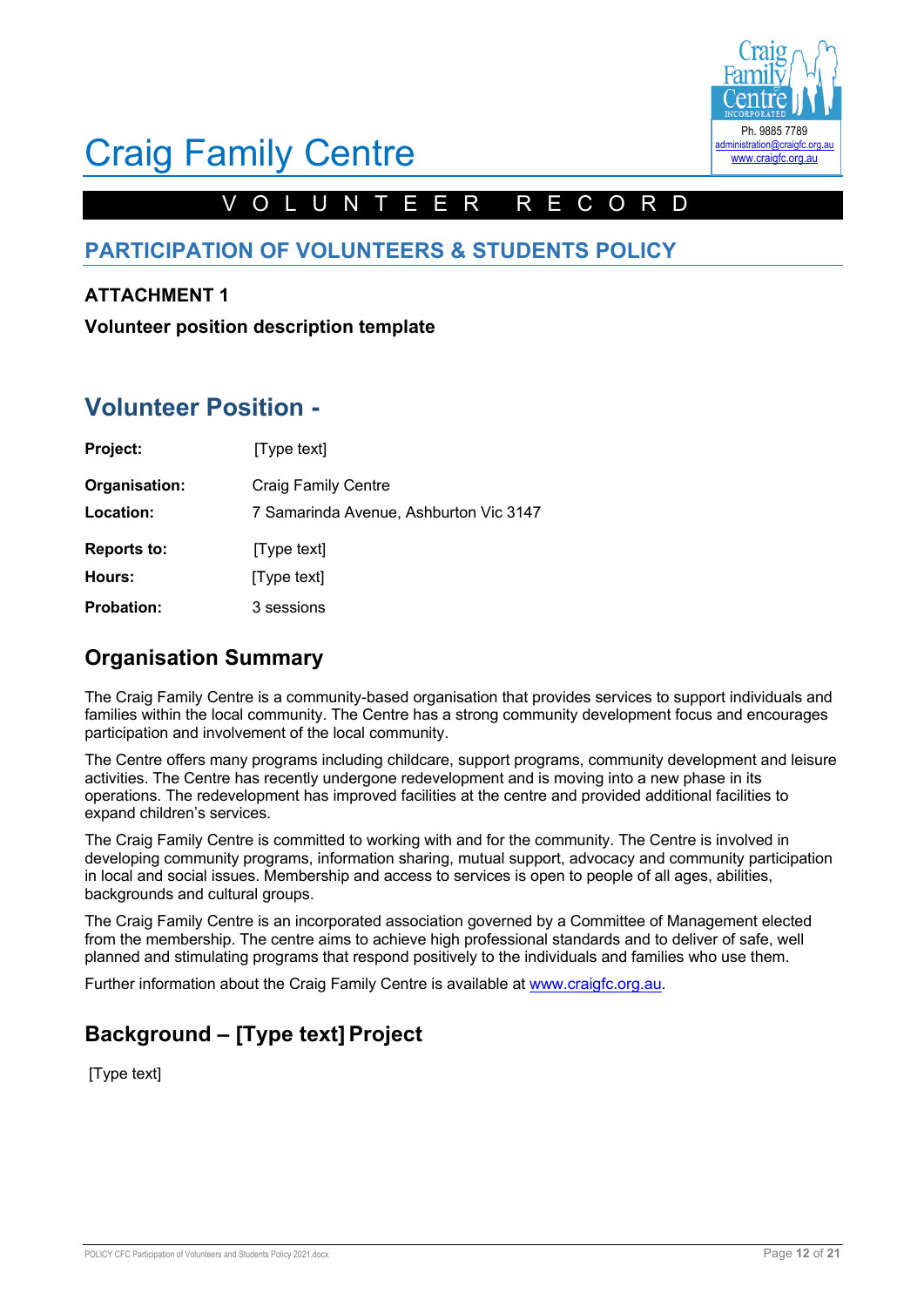# **Volunteer [Type text]**

## **Volunteer Position Summary & Accountability**

[Type text]

## **Duties & Responsibilities**

| <b>DUTIES</b>            | Date/s      | <b>Estimated</b><br><b>Hours</b> |
|--------------------------|-------------|----------------------------------|
| [Type text]<br>٠         | [Type text] | [Type text]                      |
| [Type text]<br>٠         | [Type text] | [Type text]                      |
| [Type text]<br>٠         | [Type text] | [Type text]                      |
| [Type text]<br>$\bullet$ | [Type text] | [Type text]                      |
| [Type text]<br>$\bullet$ | [Type text] | [Type text]                      |
| [Type text]<br>٠         | [Type text] | [Type text]                      |

## **KEY SELECTION CRITERIA**

- [Type text]
- [Type text]
- Enthusiasm for working with others and ability to follow directions
- Good communication and organisation skills

## **DESIRED SELECTION CRITERIA**

- [Type text]
- [Type text]
- [Type text]

## **PRE-START CONDITIONS**

- [Type text]
- [Type text]
- Induction session prior to commencement
- Contact details of two referee
- Working with Children and National Police Records Check
- Willingness to sign and adhere to Craig Family Centre policies and codes of conduct
- Willingness to commit to a minimum 3 months regular volunteer work, after a trial period of three sessions.

## **RELEVANT POLICIES**

All volunteers are required to work within Craig Family Centre's policies, practices and guidelines including Child Safe Policy and Occupational Health and Safety Policy**.**

Craig Family Centre policies relevant to this role include:

- *Code of Conduct*
- *Participation of Volunteer and Students Policy*
- *Privacy and Confidentiality Policy*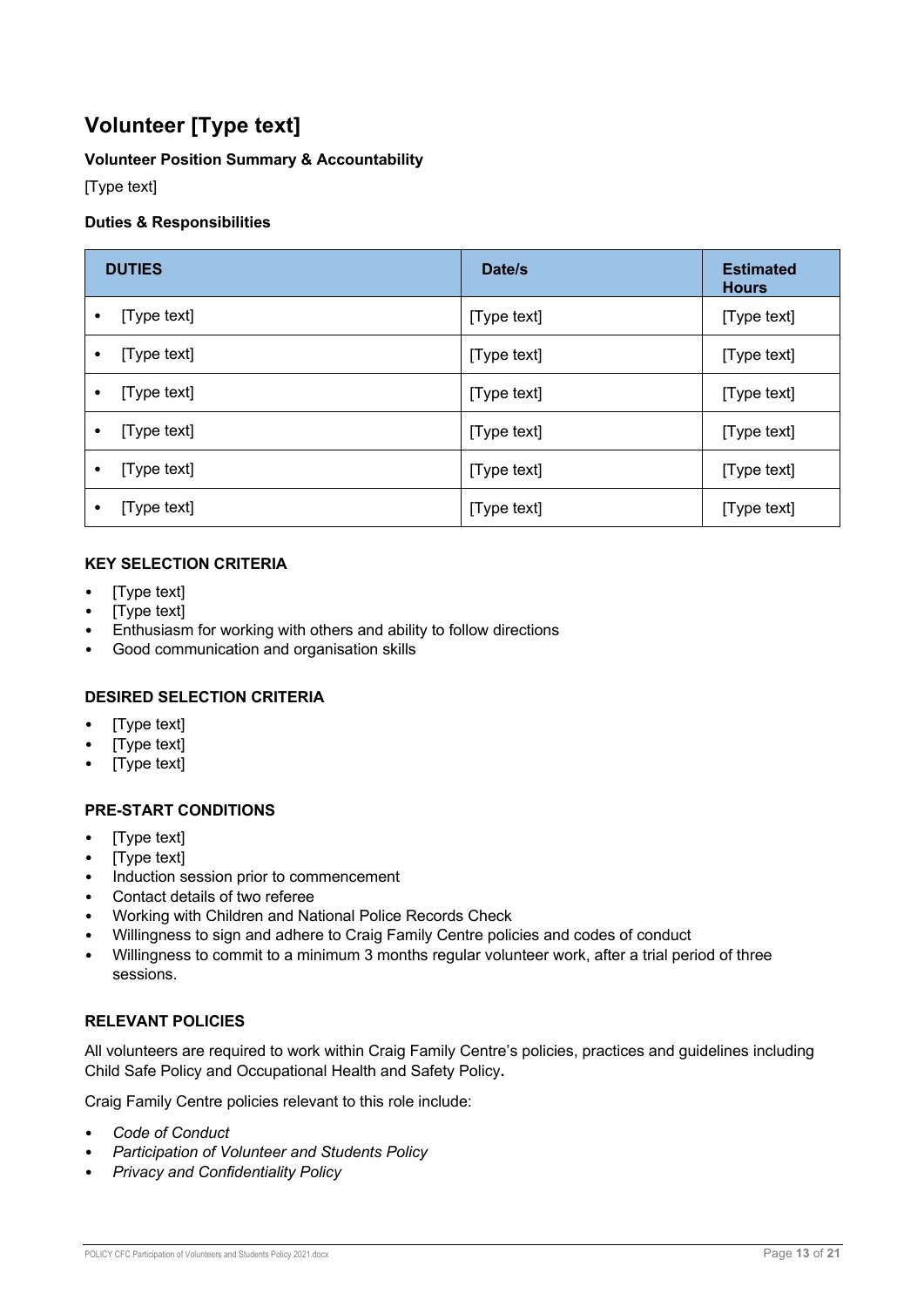- *Occupational Health & Safety Policy*
- *Child Safe Policy*
- [Type text]

| Prepared by | [Type text]                                        |
|-------------|----------------------------------------------------|
| Approved by | <b>Executive Director</b>                          |
| Date        | [Type text]                                        |
| Review date | After completion of three session probation period |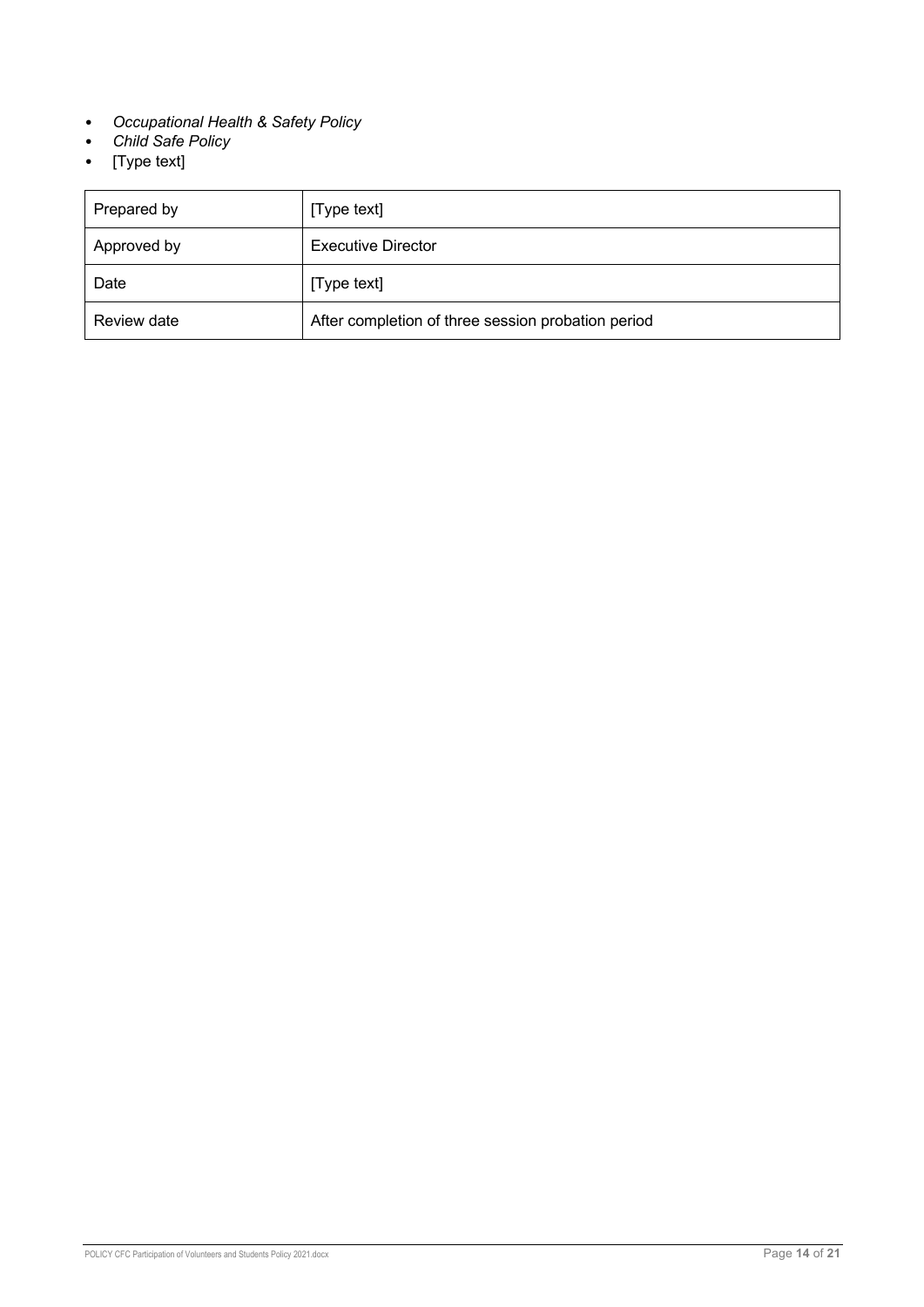

# VOLUNTEER RECORD

# **PARTICIPATION OF VOLUNTEERS & STUDENTS POLICY**

# **ATTACHMENT 2**

**Volunteer registration form**

# **Craig Family Centre Volunteer Application Form**

### **VOLUNTEER POSITION:**

*(Please provide details of the program or specific volunteer role/s for which you are applying)*

### **PERSONAL DETAILS:**

| Surname: 2008 Communication of the Surname Communication of the Surname Communication of the Surname Communication of the Surname Communication of the Surname Communication of the Surname Communication of the Surname Commu |  |
|--------------------------------------------------------------------------------------------------------------------------------------------------------------------------------------------------------------------------------|--|
|                                                                                                                                                                                                                                |  |
| P/ Code: __________________________                                                                                                                                                                                            |  |
|                                                                                                                                                                                                                                |  |
|                                                                                                                                                                                                                                |  |
|                                                                                                                                                                                                                                |  |

\_\_\_\_\_\_\_\_\_\_\_\_\_\_\_\_\_\_\_\_\_\_\_\_\_\_\_\_\_\_\_\_\_\_\_\_\_\_\_\_\_\_\_\_\_\_\_\_\_\_\_\_\_\_\_\_\_\_\_\_\_\_\_\_\_\_\_\_\_\_\_\_\_\_\_\_\_\_\_\_\_\_\_\_ \_\_\_\_\_\_\_\_\_\_\_\_\_\_\_\_\_\_\_\_\_\_\_\_\_\_\_\_\_\_\_\_\_\_\_\_\_\_\_\_\_\_\_\_\_\_\_\_\_\_\_\_\_\_\_\_\_\_\_\_\_\_\_\_\_\_\_\_\_\_\_\_\_\_\_\_\_\_\_\_\_\_\_\_ \_\_\_\_\_\_\_\_\_\_\_\_\_\_\_\_\_\_\_\_\_\_\_\_\_\_\_\_\_\_\_\_\_\_\_\_\_\_\_\_\_\_\_\_\_\_\_\_\_\_\_\_\_\_\_\_\_\_\_\_\_\_\_\_\_\_\_\_\_\_\_\_\_\_\_\_\_\_\_\_\_\_\_\_

\_\_\_\_\_\_\_\_\_\_\_\_\_\_\_\_\_\_\_\_\_\_\_\_\_\_\_\_\_\_\_\_\_\_\_\_\_\_\_\_\_\_\_\_\_\_\_\_\_\_\_\_\_\_\_\_\_\_\_\_\_\_\_\_\_\_\_\_\_\_\_\_\_\_\_\_\_\_\_\_\_\_\_\_

## **BACKGROUND, SKILLS, QUALIFICATIONS, SPECIAL INTERESTS**

What work experience and qualifications do you have?

### What languages do you speak?

| <b>Office Use Only</b>                    | <b>Volunteer Number:</b>                                                |
|-------------------------------------------|-------------------------------------------------------------------------|
|                                           |                                                                         |
| Interview date:                           | Database date:: / /                                                     |
|                                           |                                                                         |
| Police check number:                      | Resolved date:: / /                                                     |
| Reference checks completed: $\Box$ $\Box$ | <b>VEVO check email</b><br>International Police Check: $\Box$<br>$\Box$ |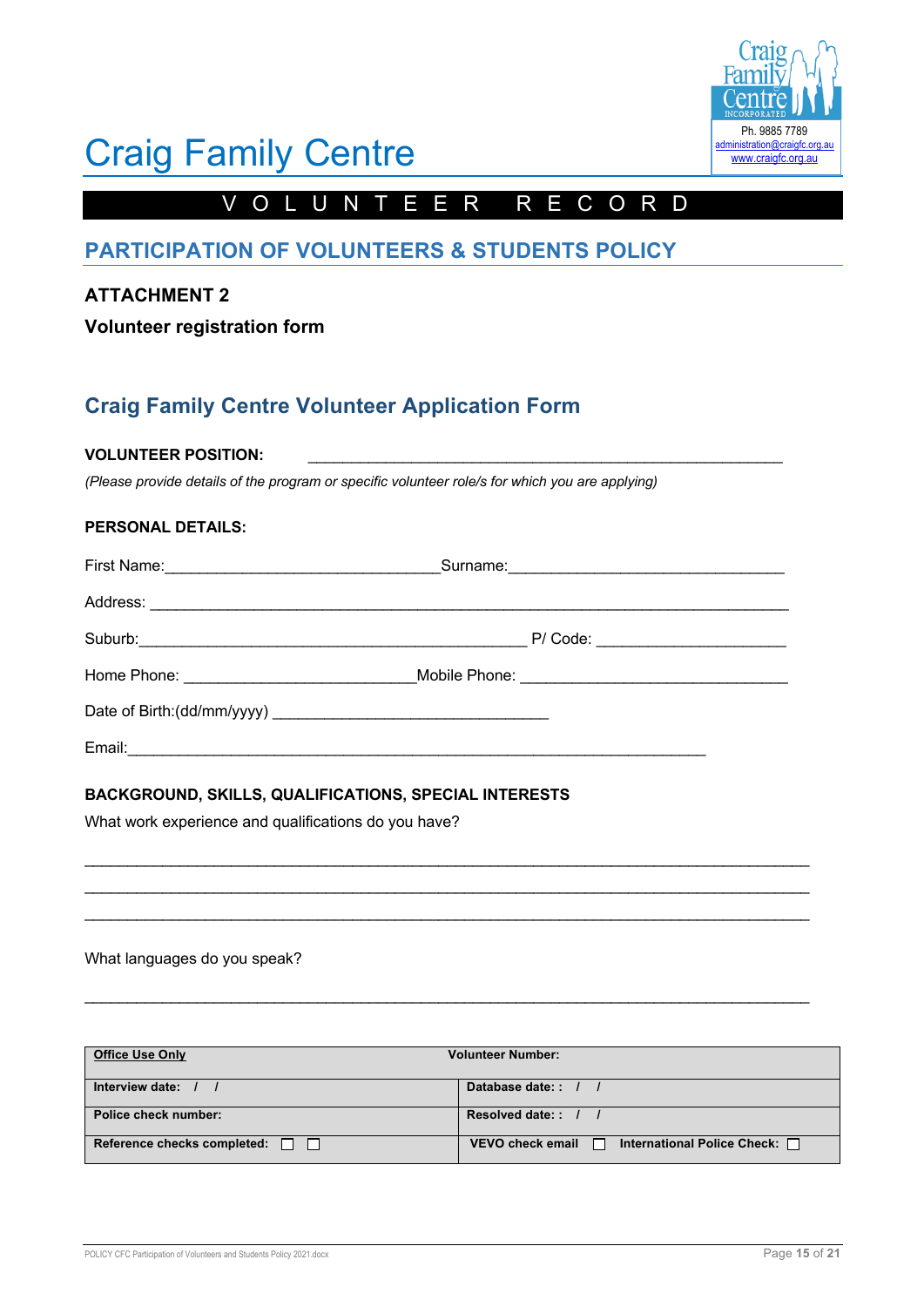| What are your hobbies and interests?                                                                                                                         |
|--------------------------------------------------------------------------------------------------------------------------------------------------------------|
| Have you done volunteering before? YES/NO<br>If yes, where and when?                                                                                         |
| What made you interested in this program?                                                                                                                    |
| What do you hope to contribute by volunteering by volunteering at Craig Family Centre?                                                                       |
| What do you hope to gain from volunteering?                                                                                                                  |
| What made you interested in this program?                                                                                                                    |
| How did you find out about volunteering at Craig Family Centre?                                                                                              |
| <b>REFEREES:</b><br>Please provide contact details for two people, who are not family members and are willing to act as referees for your<br>chosen role(s). |
| 1.                                                                                                                                                           |

|    | ivame:                                                                                                         |
|----|----------------------------------------------------------------------------------------------------------------|
|    |                                                                                                                |
|    | Relationship:                                                                                                  |
| 2. | Name:                                                                                                          |
|    | Business Hours Phone: 2008 - 2008 - 2010 - 2010 - 2010 - 2010 - 2010 - 2010 - 2010 - 2010 - 2010 - 2010 - 2010 |
|    |                                                                                                                |
|    |                                                                                                                |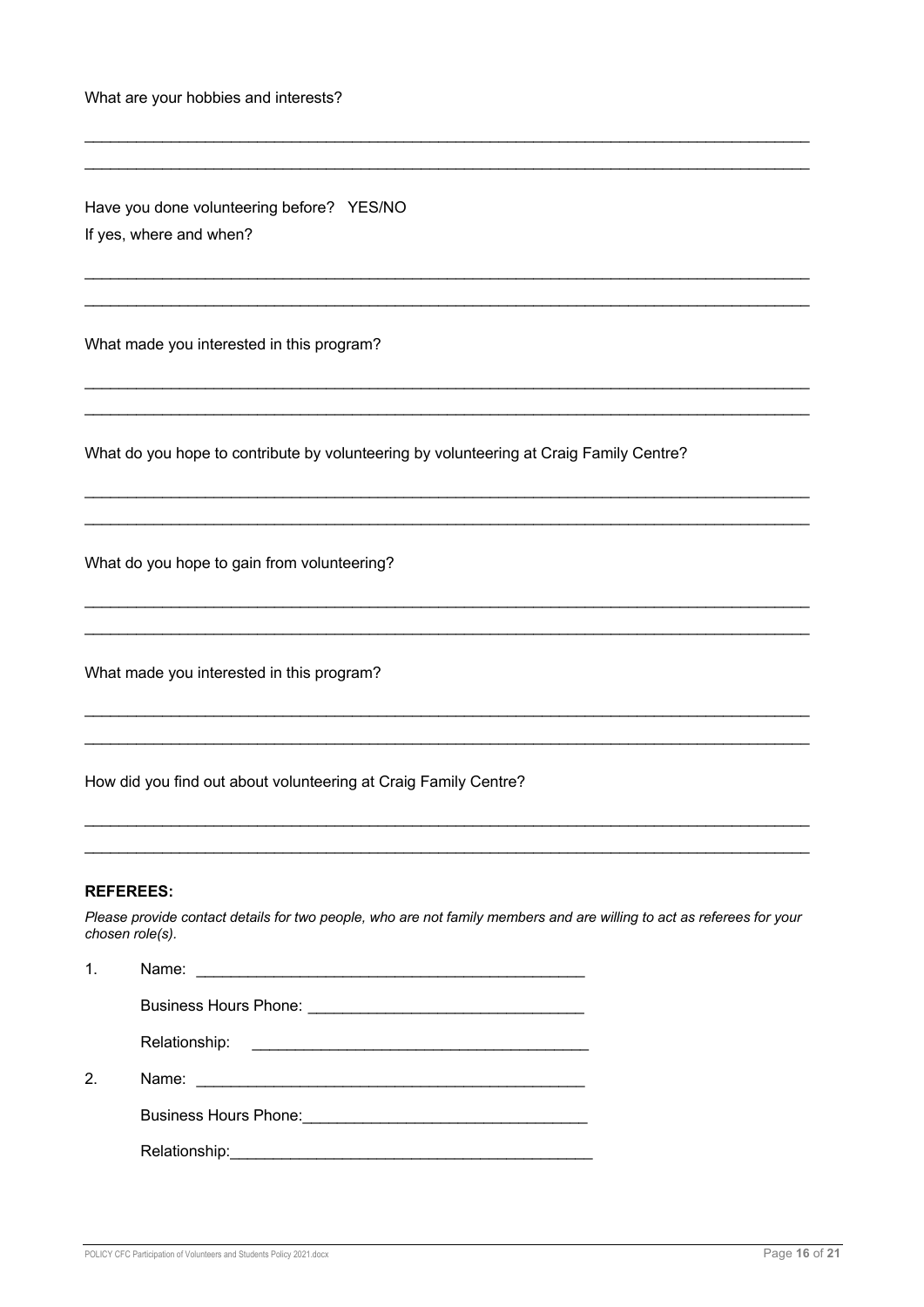### **EMERGENCY CONTACTS**

| Name:            | Relationship: |                            |
|------------------|---------------|----------------------------|
| Home Phone:      | Work Phone:   | Mobile Phone: Nobile Phone |
| Doctors Name:    |               | Contact Phone:             |
| Surgery Address: |               |                            |

### **HEALTH DETAILS**

Please note any special consideration that is needed to assist you in your volunteer role. Please record anything that may hinder or impact your ability to volunteer, e.g. medical conditions such as hearing, back problems, allergies, asthma.

\_\_\_\_\_\_\_\_\_\_\_\_\_\_\_\_\_\_\_\_\_\_\_\_\_\_\_\_\_\_\_\_\_\_\_\_\_\_\_\_\_\_\_\_\_\_\_\_\_\_\_\_\_\_\_\_\_\_\_\_\_\_\_\_\_\_\_\_\_\_\_\_\_\_\_\_\_\_\_\_\_\_\_\_  $\mathcal{L}_\text{max}$  , and the contribution of the contribution of the contribution of the contribution of the contribution of the contribution of the contribution of the contribution of the contribution of the contribution of t \_\_\_\_\_\_\_\_\_\_\_\_\_\_\_\_\_\_\_\_\_\_\_\_\_\_\_\_\_\_\_\_\_\_\_\_\_\_\_\_\_\_\_\_\_\_\_\_\_\_\_\_\_\_\_\_\_\_\_\_\_\_\_\_\_\_\_\_\_\_\_\_\_\_\_\_\_\_\_\_\_\_\_\_

\_\_\_\_\_\_\_\_\_\_\_\_\_\_\_\_\_\_\_\_\_\_\_\_\_\_\_\_\_\_\_\_\_\_\_\_\_\_\_\_\_\_\_\_\_\_\_\_\_\_\_\_\_\_\_\_\_\_\_\_\_\_\_\_\_\_\_\_\_\_\_\_\_\_\_\_\_\_\_\_\_\_\_\_ \_\_\_\_\_\_\_\_\_\_\_\_\_\_\_\_\_\_\_\_\_\_\_\_\_\_\_\_\_\_\_\_\_\_\_\_\_\_\_\_\_\_\_\_\_\_\_\_\_\_\_\_\_\_\_\_\_\_\_\_\_\_\_\_\_\_\_\_\_\_\_\_\_\_\_\_\_\_\_\_\_\_\_\_

Are you taking any medications that may affect your ability to volunteer? YES/NO *If yes, please provide details:*

#### **INTERNATIONAL STATUS**

Have you lived outside Australia for 12 months or more in the last ten years? YES/NO

Are you currently in Australia on a visa? YES/NO

#### **Responsibilities of a Craig Family Centre Volunteer**

All volunteers are expected to:

- be punctual and reliable, notifying their supervisor if you are unavailable to attend a session. Please remember to sign in and out at each session;
- respect confidentiality;
- carry out the duties listed in their volunteer position description;
- be accountable;
- give notice if their availability changes or are leaving the organisation;
- report any injuries or hazards that you notice at Craig Family Centre;
- adhere to Craig Family Centre policies and procedure;
- deal with complaints in an appropriate manner;
- undertake training, as requested;
- ask for support when needed and support other team members.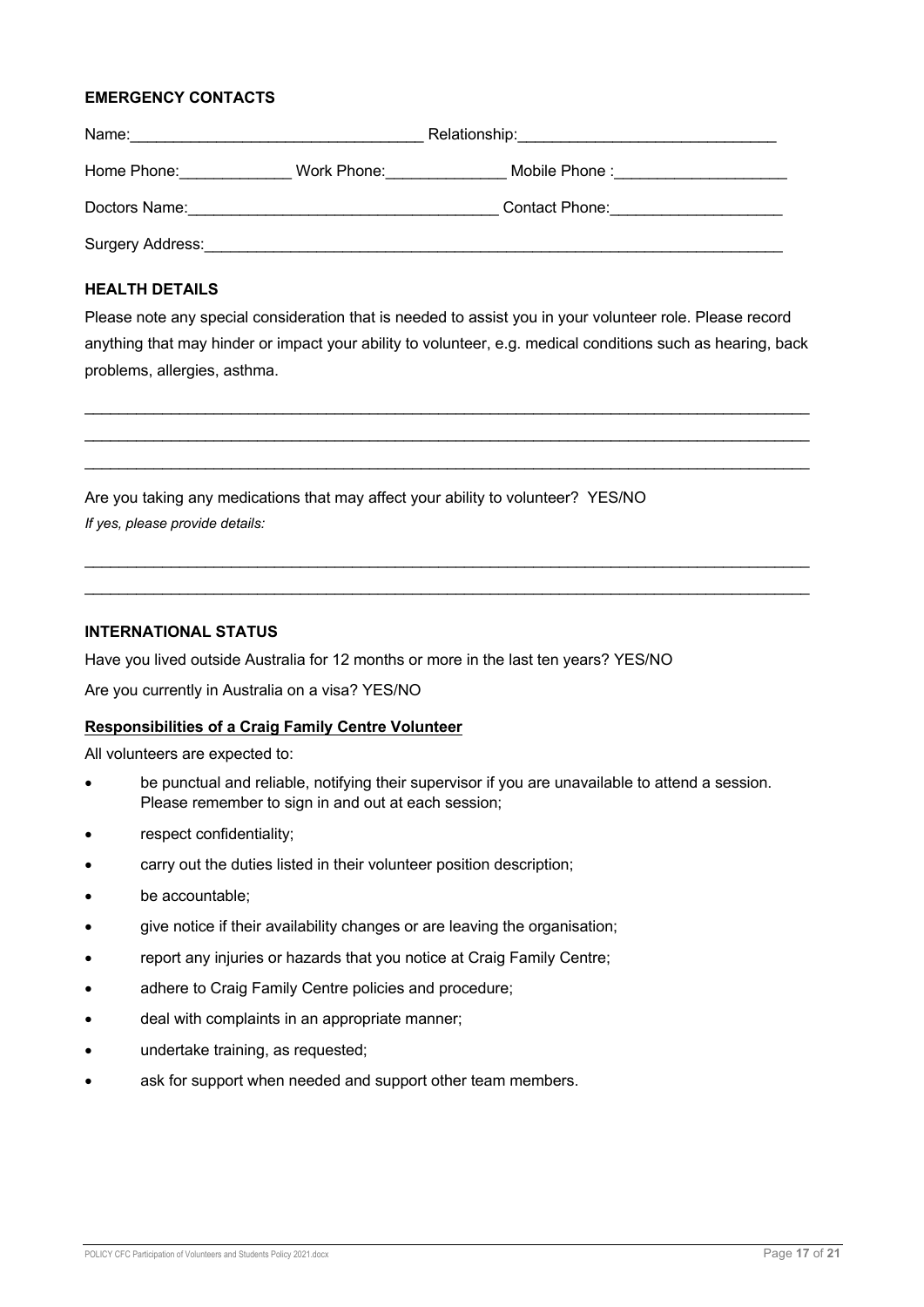### **CRAIG FAMILY CENTRE VOLUNTEER AGREEMENT**

#### **I understand and agree to the following:**

*Please tick each checkbox to acknowledge your acceptance of the associated statement:* 

**Medical Emergency** - In case of injury or accident, I authorise any necessary medical treatment and agree to cover any expenses that may be incurred. I give permission to release my medical information to supervising staff and to medical personnel, as applicable.

**Concerns or Complaints** – I am aware I can raise any complaint, questions or suggestions with the Craig Family Centre Executive Director or my supervisor, and that the *Complaints and Grievance Policy* is available at request at reception.

**Confidentiality** – A requirement of being a volunteer for the Craig Family Centre is that all information about clients, employees and volunteers is kept confidential. I have understood the guidelines and policies relating to confidentiality and agree to maintain the highest standards of confidentiality with respect to any information obtained during the course of my volunteer work.

**Occupational Health and Safety**– I am aware of safe OH&S practices in my volunteer role and will ask my supervisor for assistance if I am unsure about safety procedures. I understand that I am responsible for following procedures, instructions and guidelines, and for reporting any accident, injuries, incidents and/ or hazards.

|                                                | $\Box$ Food Safety – I understand the importance of cleanliness, hand washing, allergy safe and food safety |  |  |  |  |
|------------------------------------------------|-------------------------------------------------------------------------------------------------------------|--|--|--|--|
| principles in the Craig Family Centre kitchen. |                                                                                                             |  |  |  |  |

**Application Process –** I declare that the information contained in this application is true and correct. I understand that I may be required to participate in an interview, selection process, undertake reference and background checks prior to being considered for a volunteer position.

**Police Record Check** – I agree to provide Craig Family Centre with a current police record check and understand a renewal police check needs to be organised every three years. I understand that Craig Family Centre may be required to advise funding government departments of any disclosable outcomes.

**Codes of Conduct –** I have read, signed and understood the *Child Safe Code of Conduct* and the *Professional Standards Code of Conduct* contained in the volunteer handbook.

**Working with Children Check –** I agree to allow my supervisor to view and record details from my WWC card. I will maintain a current WWC card and if there are any changes in my status e.g. card suspended, I will notify my supervisor immediately. (VIT or police force member registration is accepted in place of WWC card.)

**Visa Status** –I agree to email my current visa details directly from the VEVO Enguiry Form (Department of Immigration and Border Protection) to my supervisor if I am currently in Australia on a visa. Under the Migration Act 1958 (Cth), penalties apply if an organisation engages volunteers in breach of visa conditions.

**Overseas Police Record Check** – I agree to provide Craig Family Centre with an international police check if I have not lived in Australia for 12 months or more in the last ten years.

**My Commitment -** Following a three-session trial period I am willing to commit to a minimum of 3 months regular volunteer work. **I understand the need for reliability in my volunteering.** 

**I agree to adhere to the guidelines, policies, principles, and codes of practice of the Craig Family Centre.** 

I understand that a breach in this agreement may result in the termination of my services to the Craig Family Centre, and that CFC reserves the right to end my volunteer duties at any time if I am considered unsuitable or if the specific volunteer role is suspended or ceased.

| Signed | ⊃ate |  |  |
|--------|------|--|--|
|        |      |  |  |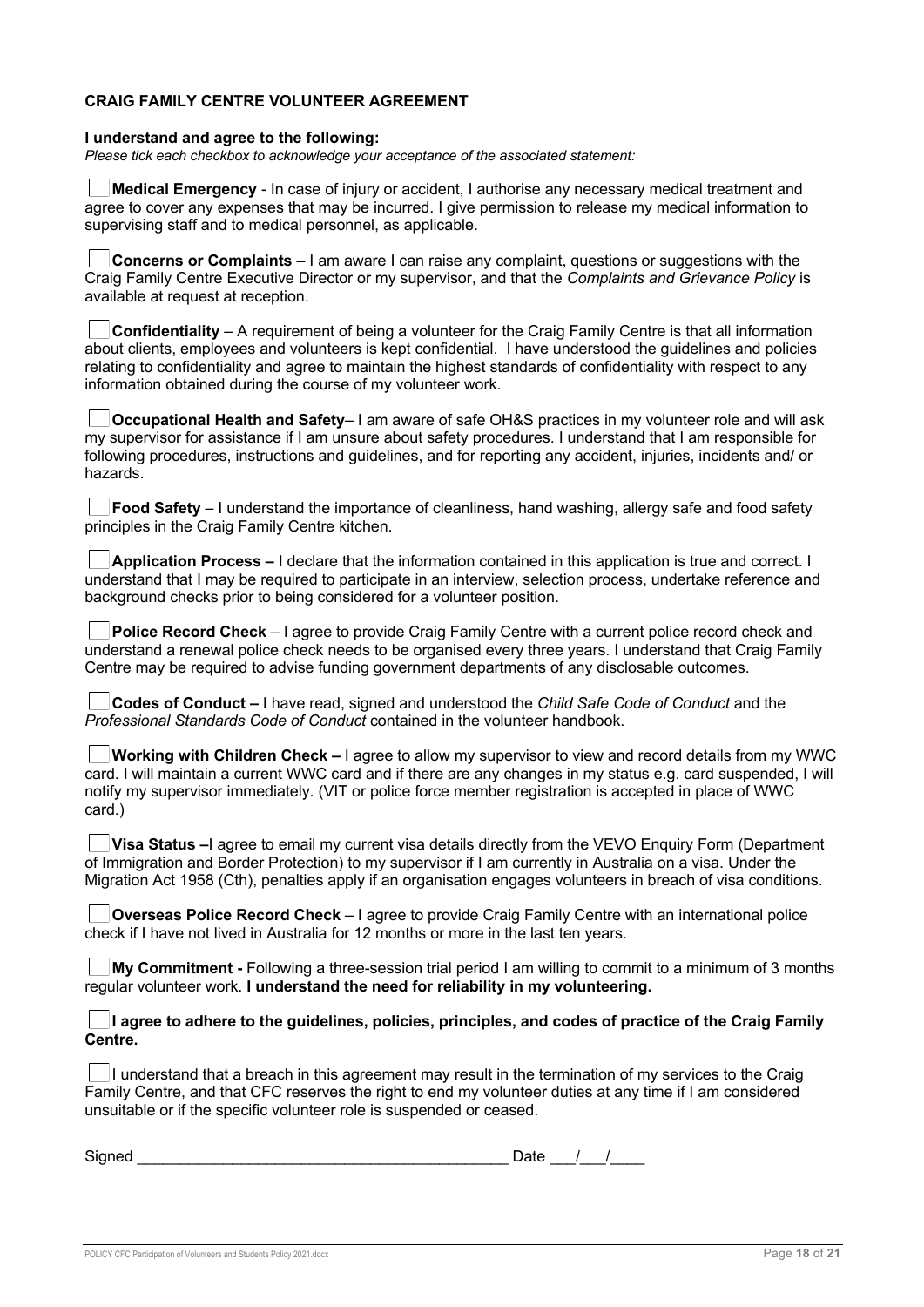

# VOLUNTEER RECORD

# **PARTICIPATION OF VOLUNTEERS & STUDENTS POLICY**

# **ATTACHMENT 3**

**Induction checklist for volunteers/students**

Name: 2008 and 2008 and 2008 and 2008 and 2008 and 2008 and 2008 and 2008 and 2008 and 2008 and 2008 and 2008 and 2008 and 2008 and 2008 and 2008 and 2008 and 2008 and 2008 and 2008 and 2008 and 2008 and 2008 and 2008 and

To be completed by all volunteers/students on placement prior to commencing at Craig Family Centre Inc. (CFC) and returned to their supervisor to be retained in their confidential staff file.

|                                                                                                                                                                                                          | <b>Please tick when</b><br>complete or N/A if not<br>applicable |
|----------------------------------------------------------------------------------------------------------------------------------------------------------------------------------------------------------|-----------------------------------------------------------------|
| I have been given access to all the policies and procedures of CFC                                                                                                                                       |                                                                 |
| I understand the content of CFC's policies and procedures, including those<br>relating to:                                                                                                               |                                                                 |
| • conduct while at the service (Code of Conduct Policy and Child Safe Policy)                                                                                                                            |                                                                 |
| • emergency, evacuation, fire and safety, including locations of fire<br>extinguishers and emergency exits (Emergency and Evacuation Policy)                                                             |                                                                 |
| • accidents at the service (Incident, Injury, Trauma and Illness Policy)                                                                                                                                 |                                                                 |
| • dealing with medical conditions (Dealing with Medical Conditions Policy,<br>Asthma Policy, Anaphylaxis Policy, Diabetes Policy, Epilepsy Policy and<br>Administration of Medication Policy)            |                                                                 |
| • good hygiene practices (Hygiene Policy)                                                                                                                                                                |                                                                 |
| • dealing with infectious diseases (Dealing with Infectious Diseases Policy)                                                                                                                             |                                                                 |
| • first aid arrangements for children and adults, including the location of the<br>nearest first aid kit (Administration of First Aid Policy)                                                            |                                                                 |
| • daily routines                                                                                                                                                                                         |                                                                 |
| • the importance of OHS and following safe work practices (Occupational<br><b>Health and Safety Policy)</b>                                                                                              |                                                                 |
| • interacting appropriately with children (Interactions with Children Policy)                                                                                                                            |                                                                 |
| • reporting of serious incidents and notifiable incidents at the service (Incident,<br>Injury, Trauma and Illness Policy, Complaints and Grievances Policy and<br>Occupational Health and Safety Policy) |                                                                 |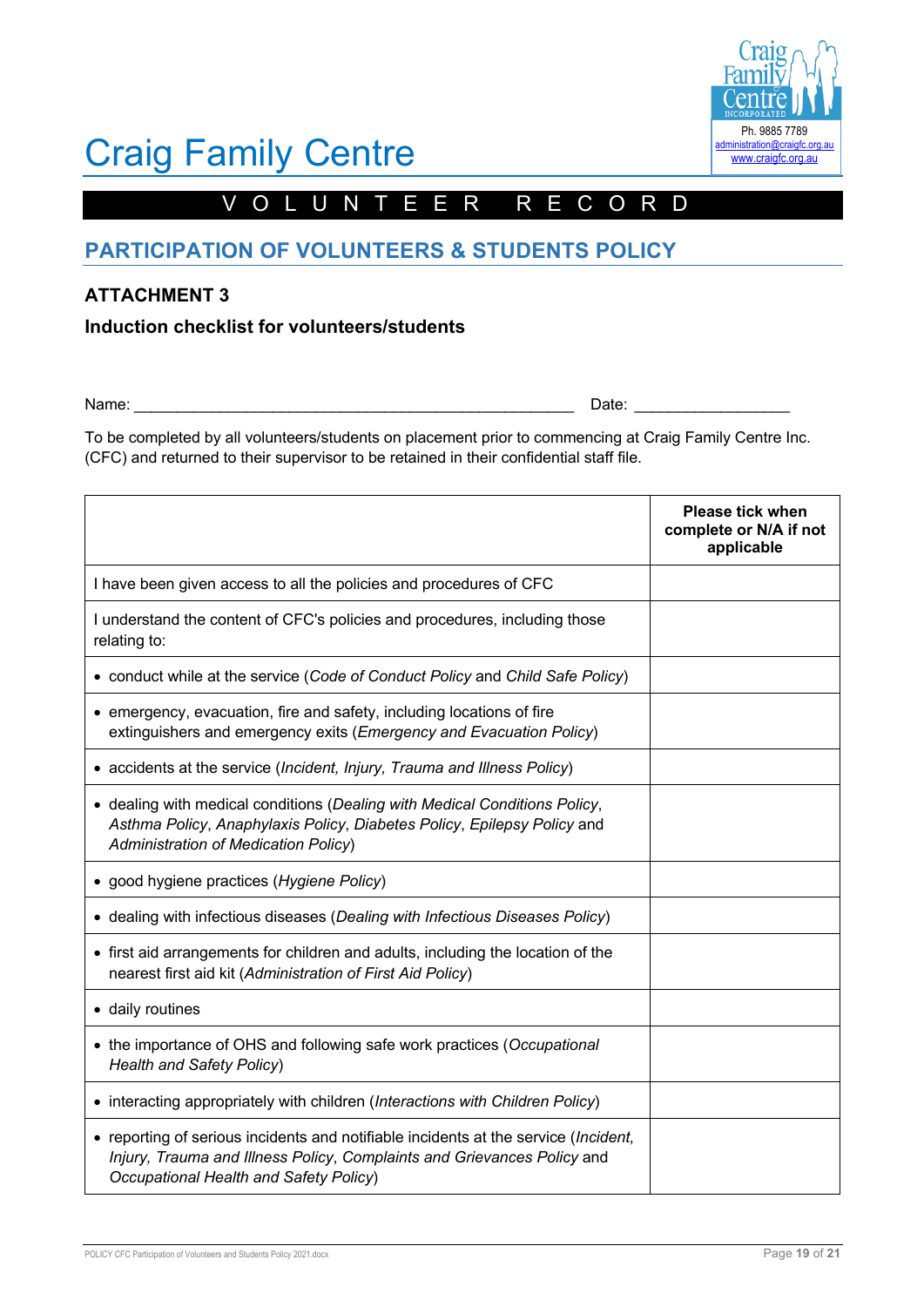|                                                                                                                                              | <b>Please tick when</b><br>complete or N/A if not<br>applicable |
|----------------------------------------------------------------------------------------------------------------------------------------------|-----------------------------------------------------------------|
| • reporting hazards in the workplace (Occupational Health and Safety Policy)                                                                 |                                                                 |
| • handling complaints and grievances (Complaints and Grievances Policy)                                                                      |                                                                 |
| • child protection (Child Safe Environment Policy)                                                                                           |                                                                 |
| • privacy and confidentiality of information (Privacy and Confidentiality Policy)                                                            |                                                                 |
| I have read, signed and submitted a copy of the CFC Child Safe Standards.                                                                    |                                                                 |
| I have read, signed and submitted a copy of the CFC Child Safe Code of<br>Conduct.                                                           |                                                                 |
| I have read, signed and submitted a copy of the CFC Privacy and<br>Confidentiality Acknowledgement Letter.                                   |                                                                 |
| I have read, the CFC Privacy Statement and signed and submitted a copy of<br>the CFC Image Consent Form 01.                                  |                                                                 |
| I am aware of the non-smoking policy of the service.                                                                                         |                                                                 |
| The expectations of my placement/engagement, my role and responsibilities<br>have been clearly explained to me by my supervisor.             |                                                                 |
| I am aware that I am expected to participate in general tasks, including<br>maintaining the environment in a clean, safe and tidy condition. |                                                                 |
|                                                                                                                                              |                                                                 |

Volunteer/student name: \_\_\_\_\_\_\_\_\_\_\_\_\_\_\_\_\_\_\_\_\_\_\_\_\_\_\_\_\_\_\_\_\_\_\_\_\_\_\_\_\_\_\_\_\_\_\_\_\_\_\_\_\_\_\_\_\_\_\_\_\_\_\_\_\_\_

Signature: \_\_\_\_\_\_\_\_\_\_\_\_\_\_\_\_\_\_\_\_\_\_\_\_\_\_\_\_\_\_\_\_\_\_\_\_\_\_\_\_\_\_\_ Date: \_\_\_\_\_\_\_\_\_\_\_\_\_\_\_\_\_\_\_\_

Supervisor/placement educator's name: \_\_\_\_\_\_\_\_\_\_\_\_\_\_\_\_\_\_\_\_\_\_\_\_\_\_\_\_\_\_\_\_\_\_\_\_\_\_\_\_\_\_\_\_\_\_\_\_\_\_\_\_\_\_

Signature: \_\_\_\_\_\_\_\_\_\_\_\_\_\_\_\_\_\_\_\_\_\_\_\_\_\_\_\_\_\_\_\_\_\_\_\_\_\_\_\_\_\_\_ Date: \_\_\_\_\_\_\_\_\_\_\_\_\_\_\_\_\_\_\_\_